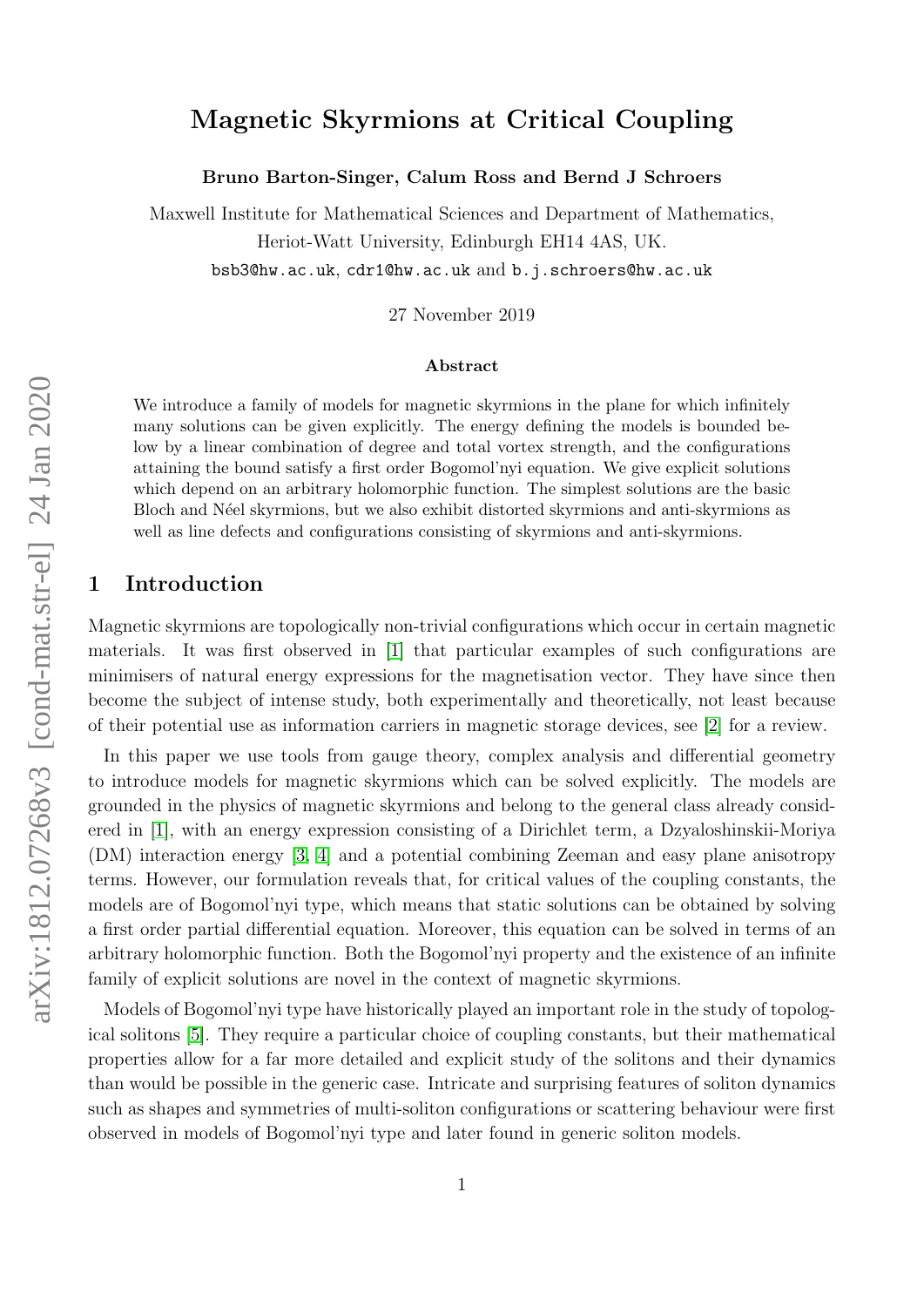The focus of this paper is the mathematical structure of the critically coupled models for magnetic skyrmions, and we only begin to explore the properties of our solutions. However, even at this stage it is clear that our infinite family of solutions contains several of the configurations associated with the various phases of generic models [\[6,](#page-21-4) [7,](#page-21-5) [8\]](#page-21-6), and that it illustrates elliptical deformations [\[9,](#page-21-7) [10\]](#page-21-8) and the recently studied skyrmion bags [\[11\]](#page-21-9) or 'sacks' [\[12\]](#page-21-10).

The simplest topological soliton theory of Bogomol'nyi type is the  $O(3)$ -sigma model in the plane [\[13\]](#page-21-11). The basic field is a map from the plane to the sphere, and finiteness of the Dirichlet energy requires the field to tend to a constant at spatial infinity, and to extend to a map from sphere to sphere. Such maps have a topological and integer degree, which is physically interpreted as the soliton number. The energy is bounded below by a multiple of the absolute value of the degree, and this bound is attained by configurations which satisfy the first order Bogomol'nyi equation. In this particular case, the Bogomol'nyi equation requires the configuration to be a holomorphic or anti-holomorphic map to the Riemann sphere.

In analogy with the baby skyrme model [\[14\]](#page-21-12), one would expect the inclusion of DM interactions, Zeeman potential and anisotropy terms inevitably to destroy the Bogomol'nyi property of the pure  $O(3)$  sigma model. However, here we shall show that, with a careful choice of potential and for a one-parameter family of DM interaction terms, our models preserve the Bogomol'nyi property and can be solved in terms of a fixed anti-holomorphic and an arbitrary holomorphic map to the Riemann sphere. The fixed anti-holomorphic part turns out to be an analytical version of the usual Bloch or N'eel magnetic skyrmions, but the holomorphic part is new.

Our family of models is introduced in Sect. 2, and the solutions are studied in Sect. 5. Readers primarily interested in the models and their solutions are invited to skip directly from Sect. 2 to Sect. 5. In the intervening sections we derive the Bogomol'nyi equation in two different ways. In Sect. 3, we write the theory as a non-abelian gauge theory with a fixed non-abelian gauge field and apply a trick for constructing gauged sigma models of Bogomol'nyi type introduced in [\[15\]](#page-21-13). In Sect. 4, we derive the Bogomol'nyi equation in complex stereographic coordinates and give the general solution in terms of fixed anti-holomorphic and an arbitrary holomorphic function. We show that, when that holomorphic function is rational, the energy is generically positive and quantised in multiples of  $4\pi$ . We also point out that the energy is not well-defined when the leading holomorphic term at spatial infinity is linear, and propose a regularisation which preserves the generic formula. We study detailed properties of rational solutions in Sect. 5. The final Sect. 6 contains our conclusion and a brief discussion of open questions.

### 2 The model

#### 2.1 Energy and symmetry

The basic field in any mathematical model for magnetic skyrmions is the magnetisation vector, which in the planar and static case is a map  $\boldsymbol{n}:\mathbb{R}^2\to S^2$ . Here we consider models where the energy of a configuration is measured by the sum of three terms: the Dirichlet or Heisenberg energy (quadratic in derivatives), a generalised DM interaction energy (linear in derivatives),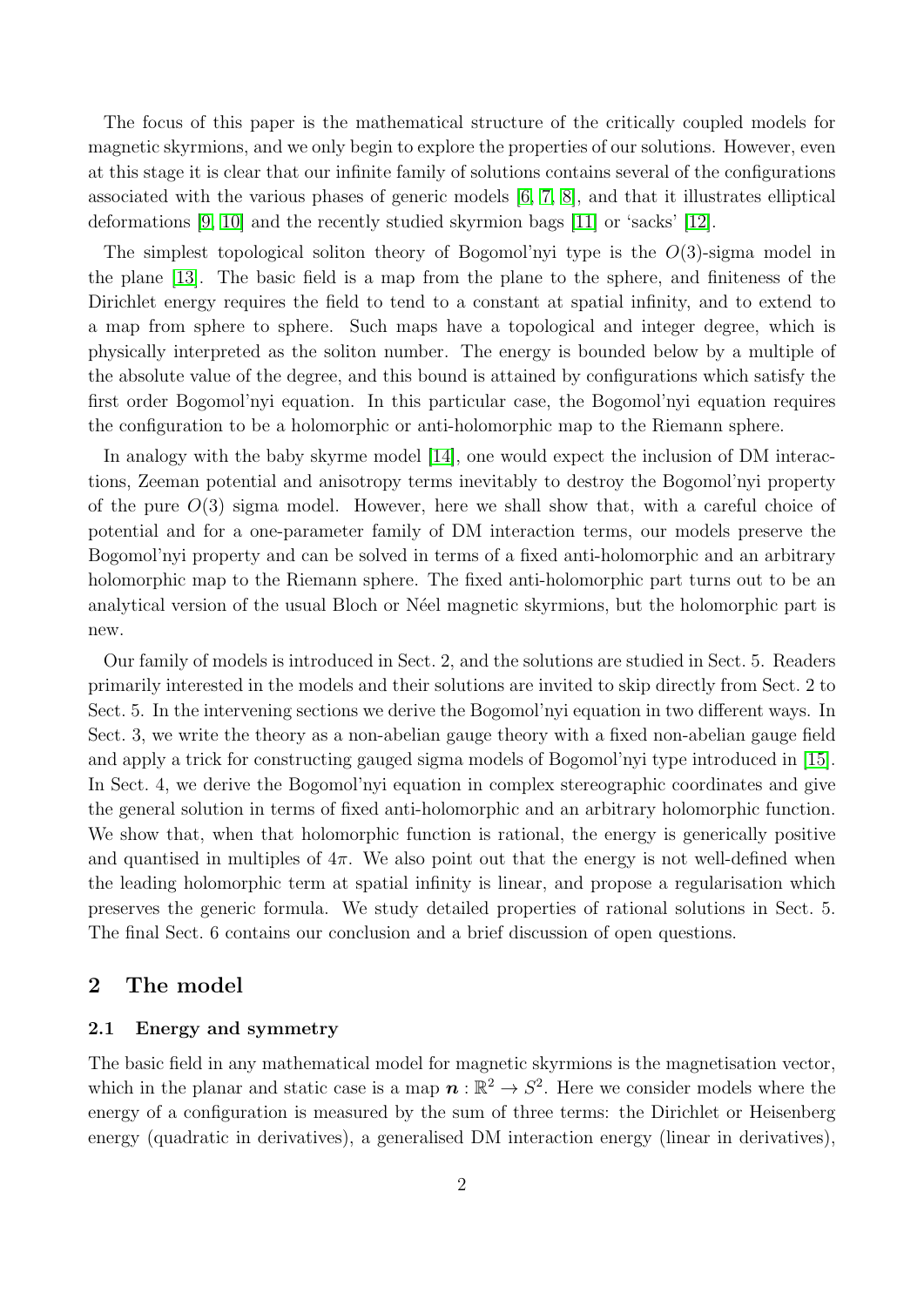and a potential term which may involve linear or quadratic terms in the Cartesian components of  $\boldsymbol{n} = (n_1, n_2, n_3)^t$  (with the constraint  $n_1^2 + n_2^2 + n_3^2 = 1$  always understood). General models of this sort were considered in the seminal paper [\[1\]](#page-20-0) in which the possibility of topologically stable configurations now known as magnetic skyrmions was first pointed out, and have been widely studied since then.

Our one-parameter family of models belongs to the general family considered in [\[1\]](#page-20-0) but requires a particular choice of coupling constants, which we call critical. The parameter in the family is an angle  $\alpha \in [0, 2\pi)$ , and describes a generalised DM interaction term. In order to define this term, we need some additional notation.

We use Cartesian coordinates  $x_1$  and  $x_2$  in the plane and write  $\partial_1$  and  $\partial_2$  for partial derivatives with respect to them. Thinking of  $\mathbb{R}^2$  as embedded in Euclidean  $\mathbb{R}^3$  and using three-dimensional notation, we also write  $e_1, e_2, e_3$  for the canonical basis of  $\mathbb{R}^3$ , with  $e_3 = e_1 \times e_2$ . In terms of the rotation  $R(\alpha)$  about the 3-axis by  $\alpha \in [0, 2\pi)$ , we define

<span id="page-2-2"></span>
$$
\boldsymbol{e}_1^{\alpha} = R(\alpha)\boldsymbol{e}_1 = \begin{pmatrix} \cos \alpha \\ \sin \alpha \\ 0 \end{pmatrix}, \qquad \boldsymbol{e}_2^{\alpha} = R(\alpha)\boldsymbol{e}_2 = \begin{pmatrix} -\sin \alpha \\ \cos \alpha \\ 0 \end{pmatrix}, \qquad \boldsymbol{e}_3 = \begin{pmatrix} 0 \\ 0 \\ 1 \end{pmatrix}.
$$
 (2.1)

Extending the usual definition of the gradient  $\nabla = \sum_{i=1}^{2} e_i \partial_i$  to write

$$
\nabla_{\alpha} = \sum_{i=1}^{2} e_i^{\alpha} \partial_i, \qquad (2.2)
$$

and defining

<span id="page-2-3"></span>
$$
n^{\alpha} = R(\alpha)n, \tag{2.3}
$$

the family of DM interaction terms we are interested in is

<span id="page-2-1"></span>
$$
\boldsymbol{n}^{\alpha} \cdot \nabla \times \boldsymbol{n}^{\alpha} = \boldsymbol{n} \cdot \nabla_{-\alpha} \times \boldsymbol{n}.\tag{2.4}
$$

In components, it consist of two familiar parts:

$$
\boldsymbol{n} \cdot \nabla_{-\alpha} \times \boldsymbol{n} = \cos \alpha \ w_B + \sin \alpha \ w_N, \tag{2.5}
$$

where  $w_b$  and  $w_N$  are the following contractions of the chirality tensor  $\mathbf{n} \times \partial_i \mathbf{n}$ :

$$
w_B = n_1 \partial_2 n_3 - n_2 \partial_1 n_3 + n_3 (\partial_1 n_2 - \partial_2 n_1),
$$
  
\n
$$
w_N = -n_1 \partial_1 n_3 - n_2 \partial_2 n_3 + n_3 (\partial_1 n_1 + \partial_2 n_2).
$$
\n(2.6)

Choosing energy units so that the coefficient of the Dirichlet energy term is unity, the family of energy functionals we want to consider is

<span id="page-2-0"></span>
$$
E[\boldsymbol{n}] = \int_{\mathbb{R}^2} \frac{1}{2} (\nabla \boldsymbol{n})^2 + \kappa \boldsymbol{n} \cdot \nabla_{-\alpha} \times \boldsymbol{n} + \frac{\kappa^2}{2} (1 - n_3)^2 \, \mathrm{d}x_1 \mathrm{d}x_2. \tag{2.7}
$$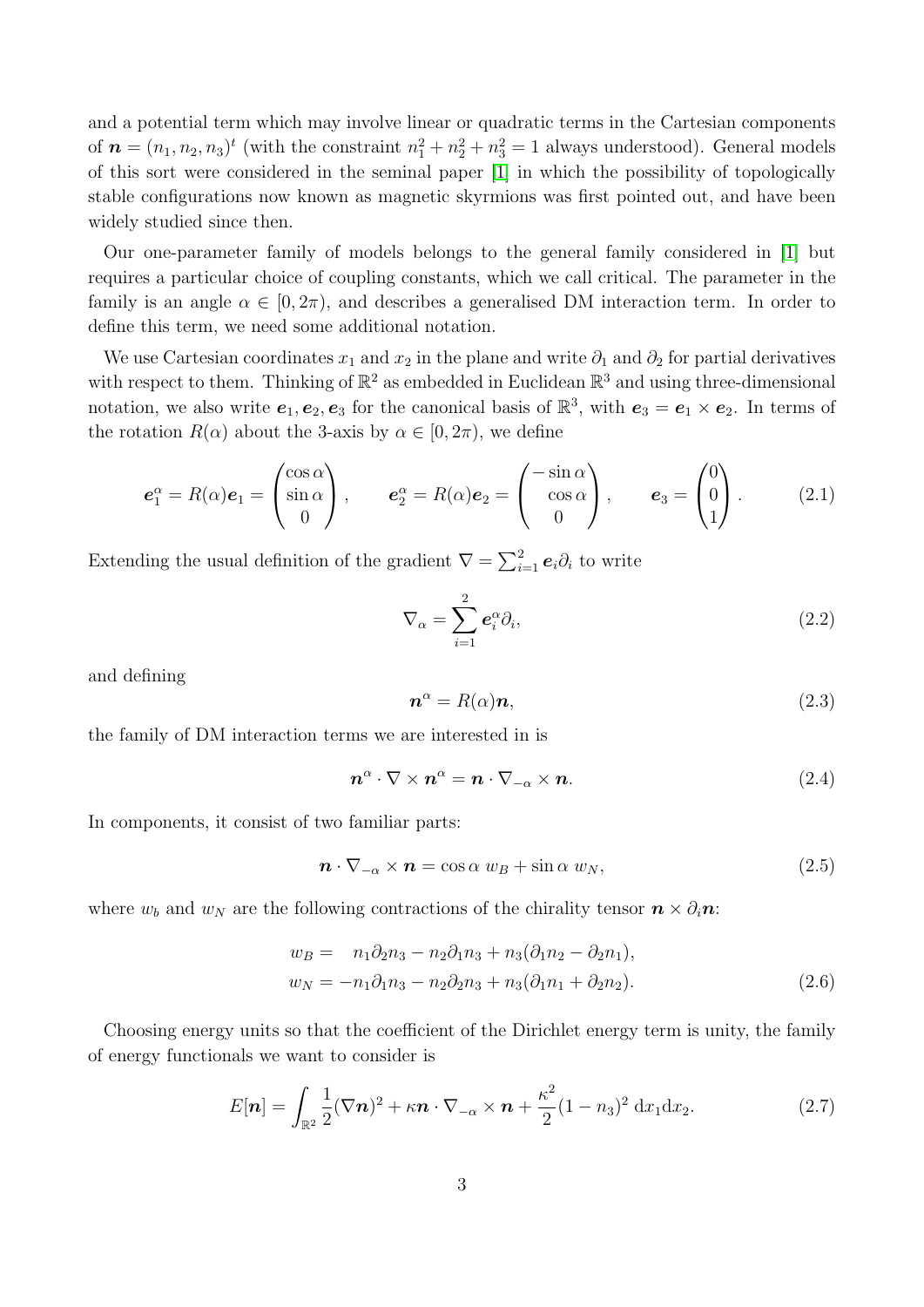The coupling constant  $\kappa$  could also be set to unity by a choice of length unit, but we find it convenient to keep it in our calculations. We assume  $\kappa > 0$  for the remainder of this paper. Since 1

<span id="page-3-2"></span>
$$
\frac{1}{2}(1-n_3)^2 = (1-n_3) - \frac{1}{2}(1-n_3^2),\tag{2.8}
$$

our potential term combines a Zeeman and easy plane anisotropy potential, with coefficients chosen in such a way that the sum is a perfect square.

The energy expression [\(2.7\)](#page-2-0) is invariant under translations in the plane and under the group  $O(2)$  of rotations and reflection of the plane, combined with simultaneous rotations and reflections of the target sphere. On fields, the rotations act as

<span id="page-3-0"></span>
$$
\mathbf{n}(x_1, x_2) \mapsto R(\sigma)\mathbf{n}(\cos \sigma x_1 - \sin \sigma x_2, \sin \sigma x_1 + \cos \sigma x_2), \quad \sigma \in [0, 2\pi), \tag{2.9}
$$

and the generator of reflections acts as

<span id="page-3-4"></span>
$$
\boldsymbol{n}(x_1, x_2) \mapsto R(2\gamma)\bar{\boldsymbol{n}}(x_1, -x_2), \quad \text{with} \quad \bar{\boldsymbol{n}} = \begin{pmatrix} n_1 \\ -n_2 \\ n_3 \end{pmatrix} \quad \text{and} \quad \gamma = \frac{\pi}{2} - \alpha. \tag{2.10}
$$

The symmetry group is smaller than that of generic baby skyrme models [\[14\]](#page-21-12) because the DM interaction breaks the product of the orthogonal groups in space and target space to a diagonal subgroup. It is worth noting that it would be mathematically natural to consider an alternative version of the DM interaction with the opposite chirality:

<span id="page-3-1"></span>
$$
\bar{n} \cdot \nabla_{-\alpha} \times \bar{n}.\tag{2.11}
$$

If this term was used instead of the standard DM interaction, the symmetry would consist of spatial rotations as in [\(2.9\)](#page-3-0) but combined with rotations  $R(-\sigma)$  of n. Both the DM interaction term [\(2.4\)](#page-2-1) and the flipped version [\(2.11\)](#page-3-1) were considered in [\[16\]](#page-22-0), together with a generic linear combination of the Zeeman and anisotropy potential  $(1 - n_3^2)$ . We will work with the DM interaction [\(2.4\)](#page-2-1) and primarily consider the critical linear combination [\(2.8\)](#page-3-2), but we discuss the more general potential in Sect. 2.2 and comment on how our results would change if we had used the opposite chirality in the Conclusion.

At this point we should really specify which boundary conditions we impose on the field  $n$ at spatial infinity. It is a priori not clear if one should, as in the discussion of the  $O(3)$  sigma model, consider only configurations which extend to continuous maps  $S^2 \to S^2$ . If they did, then

<span id="page-3-3"></span>
$$
Q[\boldsymbol{n}] = \frac{1}{4\pi} \int_{\mathbb{R}^2} \boldsymbol{n} \cdot \partial_1 \boldsymbol{n} \times \partial_2 \boldsymbol{n} \, dx_1 dx_2 \qquad (2.12)
$$

would automatically be an integer, giving the degree of the extended map.

As we shall see, we should in fact allow for configurations which do not have a continuous extension  $S^2 \to S^2$ . Such maps do not have a topological degree, but the integral expression for Q still plays an important role. We will refer to it as the degree throughout this paper.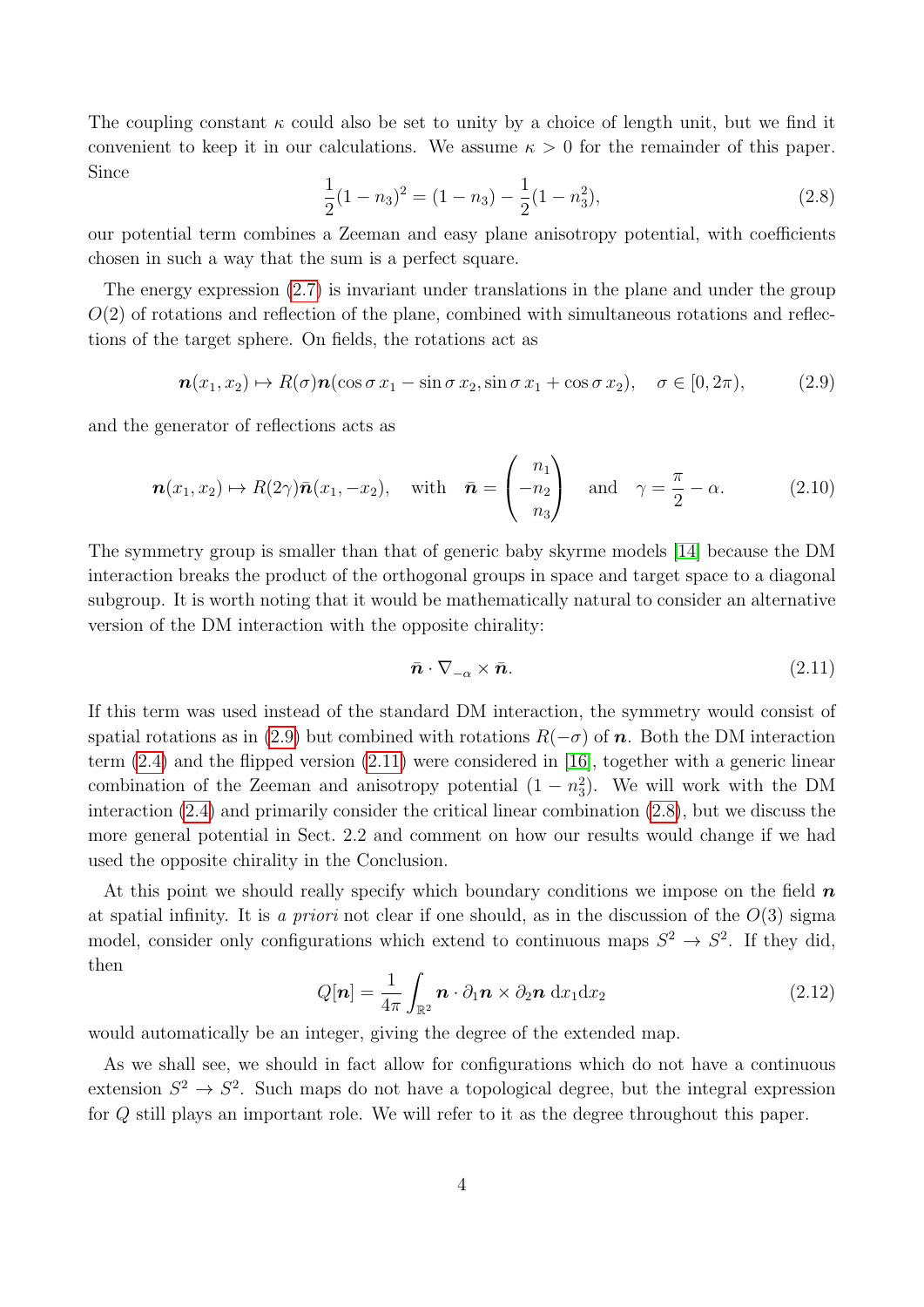In our model, the degree occurs invariably in conjunction with a term which also depends on the boundary behaviour, namely the total vortex strength

<span id="page-4-0"></span>
$$
\Omega[\boldsymbol{n}] = \frac{1}{4\pi} \int_{\mathbb{R}^2} \omega \, \mathrm{d}x_1 \mathrm{d}x_2,\tag{2.13}
$$

where the integrand is the vorticity of the first two components of  $n^{\alpha}$ :

<span id="page-4-3"></span>
$$
\omega = \kappa (\partial_1 n_2^{\alpha} - \partial_2 n_1^{\alpha}). \tag{2.14}
$$

The expressions we have given for the total energy, the degree and the total vortex strength should all be interpreted as functionals on the space of magnetisation fields. For some magnetisation fields  $n$ , the relevant integrals may not be well-defined. One might therefore want to restrict the following discussion to a class of configurations which have a well-defined total energy, total vortex strength and degree. However, as we shall see, it is impossible to do this without discarding some of the most interesting configurations which arise as solutions in our model. In order to keep the discussion general but also mathematically rigorous, we therefore need notation for the restrictions of the integrals  $(2.7),(2.12)$  $(2.7),(2.12)$  $(2.7),(2.12)$  and  $(2.13)$  to compact subsets  $D \subset \mathbb{R}^2$ . We define

$$
E_D[\boldsymbol{n}] = \int_D \frac{1}{2} (\nabla \boldsymbol{n})^2 + \kappa \boldsymbol{n} \cdot \nabla_{-\alpha} \times \boldsymbol{n} + \frac{\kappa^2}{2} (1 - n_3)^2 \, dx_1 dx_2,
$$
  
\n
$$
Q_D[\boldsymbol{n}] = \frac{1}{4\pi} \int_D \boldsymbol{n} \cdot \partial_1 \boldsymbol{n} \times \partial_2 \boldsymbol{n} \, dx_1 dx_2,
$$
  
\n
$$
\Omega_D[\boldsymbol{n}] = \frac{1}{4\pi} \int_D \omega \, dx_1 dx_2,
$$
 
$$
D \subset \mathbb{R}^2.
$$
 (2.15)

Clearly,  $\omega \, dx_1 \wedge dx_2 = d\Theta$ , where

<span id="page-4-2"></span>
$$
\Theta = \kappa (n_1^{\alpha} \mathrm{d}x_1 + n_2^{\alpha} \mathrm{d}x_2) \tag{2.16}
$$

is a differential one-form which plays a central role in this paper. It then follows that

$$
\Omega_D[\boldsymbol{n}] = \frac{1}{4\pi} \int_{\partial D} \Theta. \tag{2.17}
$$

In particular, one can take  $D$  to be a disk of radius  $R$  and centred at the origin, so that  $\partial D = C^R$  is the circle of radius R. For some of the configurations we consider, the limit

<span id="page-4-1"></span>
$$
\Omega^{\circ}[\boldsymbol{n}] = \frac{1}{4\pi} \lim_{R \to \infty} \int_{C^R} \Theta \tag{2.18}
$$

exists even when the integral defining  $\Omega[n]$  does not. We will treat  $\Omega^{\circ}[n]$  as a regularised total vortex strength in those cases. When  $\Omega$  is well-defined it necessarily coincides with  $\Omega$ <sup>°</sup>.

For the solutions we construct in this paper, the total vortex strength is generically welldefined and finite, and, as a consequence, the total energy turns out to be given by a simple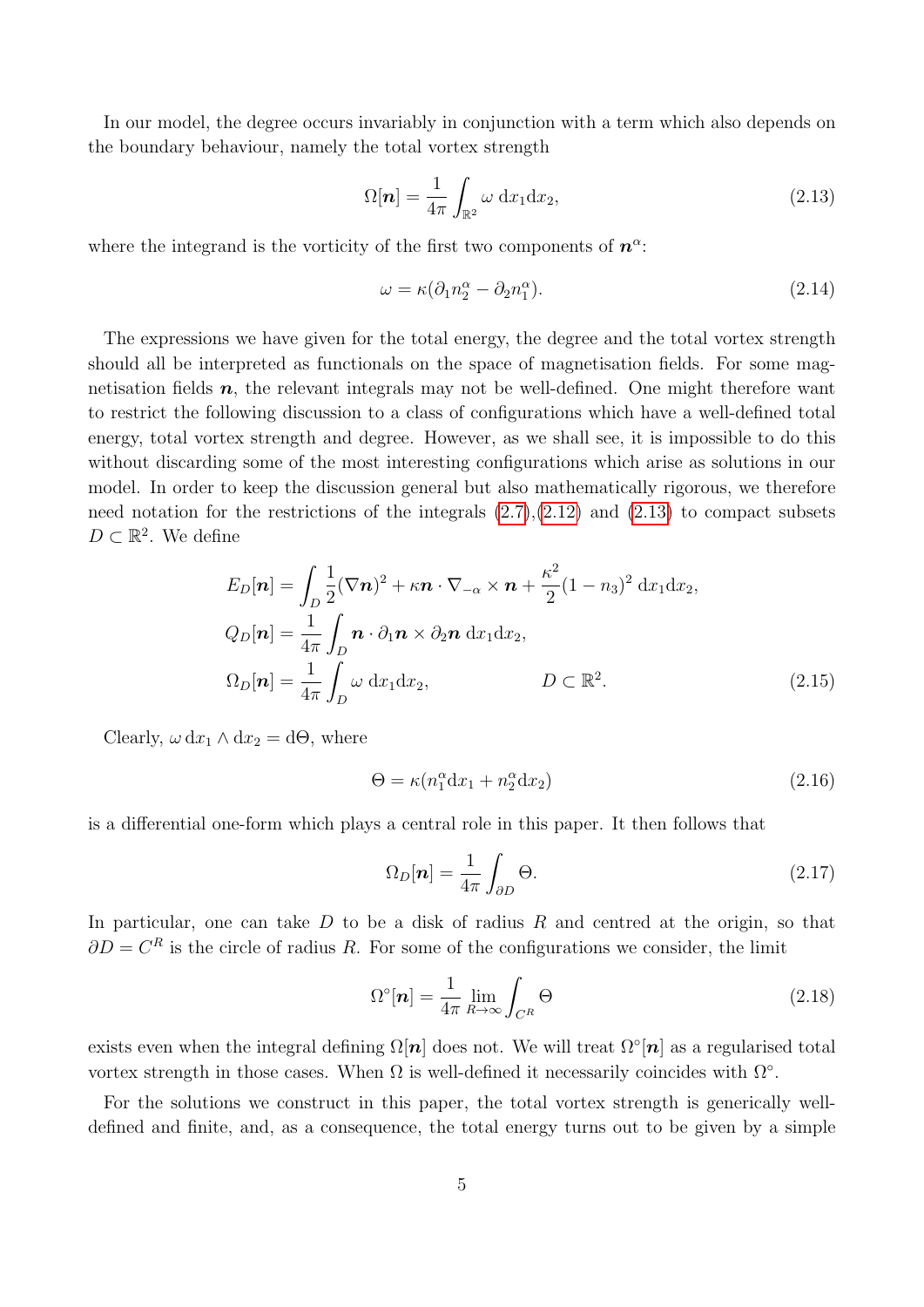formula. The regularisation [\(2.18\)](#page-4-1) is such that the resulting regularised energy for the nongeneric solutions naturally fits into this general formula. However, we should stress that the regularisation procedure is not essential for our main results.<sup>[1](#page-5-0)</sup>.

Postponing a more detailed discussion of allowed configurations and topological invariants to Sect. 4 and the Conclusion, we now derive the variational equation for [\(2.7\)](#page-2-0), only assuming that **n** is twice differentiable. By considering the variation  $\delta n = \epsilon \times n$  for an infinitesimal vector function  $\epsilon$  which vanishes rapidly at spatial infinity, we obtain

<span id="page-5-1"></span>
$$
2\kappa(\mathbf{n}\cdot\nabla_{-\alpha})\mathbf{n} = (\Delta\mathbf{n} + \kappa^2(1-n_3)\mathbf{e}_3) \times \mathbf{n}.\tag{2.19}
$$

We will show that this equation is in fact implied by a first order equation.

#### 2.2 Hedgehog fields

In the skyrmion literature, the magnetisation  $\boldsymbol{n}$  is often described in terms of spherical polar coordinates, defined via

<span id="page-5-4"></span>
$$
\mathbf{n} = \begin{pmatrix} \sin \theta \cos \phi \\ \sin \theta \sin \phi \\ \cos \theta \end{pmatrix},
$$
 (2.20)

where  $\theta$  and  $\phi$  are functions on the plane. This parametrisation is particularly useful when considering hedgehog fields. By definition, and using polar coordinates  $(r, \varphi)$  in the plane, hedgehog fields have a profile  $\theta$  which depends on r only and a longitudinal angle  $\phi$  which is related to  $\varphi$  according to

$$
\phi = \varphi + \gamma,\tag{2.21}
$$

for a constant angle  $\gamma$ . Such fields are invariant under the rotational symmetry [\(2.9\)](#page-3-0). They are additionally invariant under the reflection symmetry [\(2.10\)](#page-3-4) if and only if we choose  $\gamma$  to be the complementary angle of  $\alpha$  as in [\(2.10\)](#page-3-4), and we now make this choice. With the boundary condition

<span id="page-5-3"></span>
$$
\theta(0) = \pi, \qquad \theta(\infty) = 0,\tag{2.22}
$$

one checks that hedgehog fields have degree  $Q = -1$ .

Before developing the general machinery for generating solutions of the equation [\(2.19\)](#page-5-1), we note some properties of the much simpler hedgehog solutions in our model. We do this in a slightly more general family of models, obtained from [\(2.7\)](#page-2-0) by replacing

<span id="page-5-2"></span>
$$
\frac{\kappa^2}{2}(1-n_3)^2 \to \frac{\mu^2}{2}(1-n_3)^2\tag{2.23}
$$

for a further real constant  $\mu$ . Minimisers of the resulting energy functional were studied in [\[17\]](#page-22-1), and those of degree  $Q = -1$  were shown to have holomorphicity properties similar to the ones which we will demonstrate more generally for stationary points of [\(2.7\)](#page-2-0). We will exhibit

<span id="page-5-0"></span><sup>&</sup>lt;sup>1</sup>See the Note added at the end of this paper for a brief discussion of an alternative energy expression which differs from the one defined in [\(2.15\)](#page-4-2) by a boundary term and leads to the same variational equations.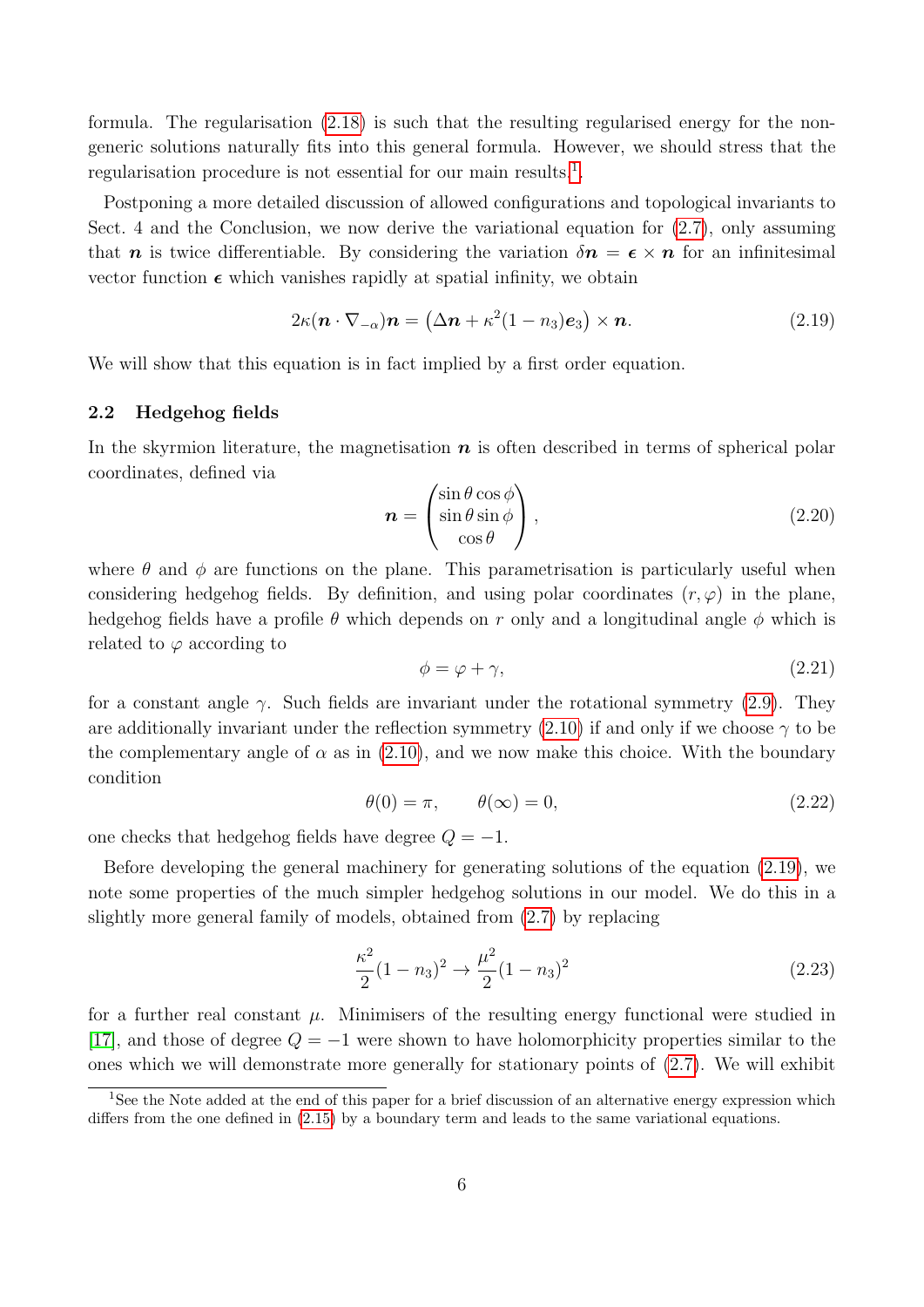these properties in our discussion of example solutions in Sect. 5. Here we derive the profile of hedgehog solutions by a more pedestrian method.

For hedgehog fields and  $\gamma = \frac{\pi}{2} - \alpha$ , the energy expression with the replacement [\(2.23\)](#page-5-2) is

$$
E = 2\pi \int_0^\infty r dr \left( \frac{1}{2} \left( \frac{d\theta}{dr} \right)^2 + \frac{\sin^2 \theta}{2r^2} + \kappa \left( \frac{d\theta}{dr} + \frac{\sin(2\theta)}{2r} \right) + \frac{\mu^2}{2} (1 - \cos \theta)^2 \right). \tag{2.24}
$$

The Euler-Lagrange equation is

$$
\frac{d^2\theta}{dr^2} = -\frac{1}{r}\frac{d\theta}{dr} + \frac{\sin(2\theta)}{2r^2} - 2\kappa\frac{\sin^2\theta}{r} + \mu^2\sin\theta(1-\cos\theta). \tag{2.25}
$$

With the boundary condition [\(2.22\)](#page-5-3), this is solved by

<span id="page-6-1"></span>
$$
\theta = 2 \tan^{-1} \left( \frac{2\kappa}{\mu^2 r} \right). \tag{2.26}
$$

As already advertised, we will recover this profile from the simplest solution of a first order Bogomol'nyi equation in the case  $\mu = \kappa$  in equation [\(5.2\)](#page-16-0).

## 3 A Bogomol'nyi equation for magnetic skyrmions

We will now show that the energy functional [\(2.7\)](#page-2-0) can be written as the sum of a squared expression and a linear combination of the integral expression for the degree [\(2.12\)](#page-3-3) and the total vortex strength [\(2.13\)](#page-4-0). The vanishing of the squared expression gives a first order Bogomol'nyi equation which implies the variational second order equation [\(2.19\)](#page-5-1).

Our derivation of the Bogomol'nyi equation is inspired by a similar treatment of gauged sigma models in [\[15\]](#page-21-13) and [\[18\]](#page-22-2). As noticed in [\[19\]](#page-22-3), the combination

$$
\partial_i \mathbf{n} - \kappa \mathbf{e}_i \times \mathbf{n}, \qquad i = 1, 2,
$$
\n(3.1)

which occurs in many calculations involving magnetic skyrmions and which is often called 'helical derivative' can be thought of as a covariant derivative with respect to a non-abelian gauge field. To see the benefits of this, we take a more general viewpoint and consider more general  $su(2)$  gauge fields.

To minimise notation, we identify the  $su(2)$  Lie algebra with  $\mathbb{R}^3$  and the Lie algebra commutator with the vector product. Defining the covariant derivative of  $n$  as

$$
D_i \mathbf{n} = \partial_i \mathbf{n} + \mathbf{A}_i \times \mathbf{n},\tag{3.2}
$$

and the non-abelian field strength

$$
\boldsymbol{F}_{ij} = \partial_i \boldsymbol{A}_j - \partial_i \boldsymbol{A}_j + \boldsymbol{A}_i \times \boldsymbol{A}_j, \qquad i, j = 1, 2,
$$
\n(3.3)

we note

<span id="page-6-0"></span>
$$
(D_1\mathbf{n} + \mathbf{n} \times D_2\mathbf{n})^2 = (D_1\mathbf{n})^2 + (D_2\mathbf{n})^2 - 2D_1\mathbf{n} \times D_2\mathbf{n} \cdot \mathbf{n}.
$$
 (3.4)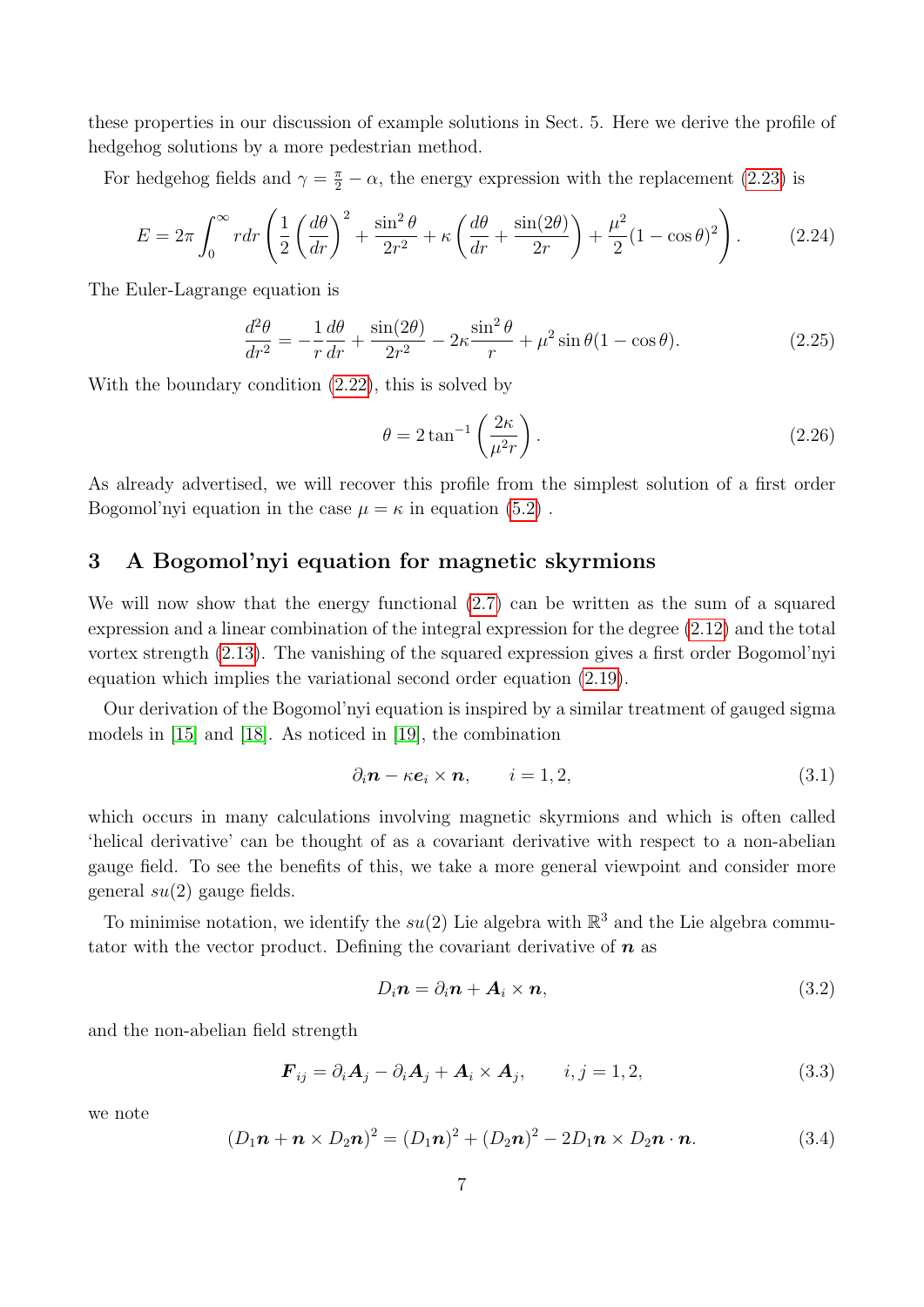and also, as already observed by 't Hooft [\[20\]](#page-22-4),

<span id="page-7-0"></span>
$$
\boldsymbol{n} \cdot D_1 \boldsymbol{n} \times D_2 \boldsymbol{n} - \boldsymbol{n} \cdot \boldsymbol{F}_{12} = \boldsymbol{n} \cdot \partial_1 \boldsymbol{n} \times \partial_2 \boldsymbol{n} + \partial_2 (\boldsymbol{n} \cdot \boldsymbol{A}_1) - \partial_1 (\boldsymbol{n} \cdot \boldsymbol{A}_2). \tag{3.5}
$$

This equation shows that the particular combination of the degree density (the integrand of [\(2.12\)](#page-3-3)) with a two-dimensional curl on the right hand side can be expressed in a manifestly gauge invariant way.

We can now state and prove the main result in this section.

Lemma 3.1. The energy for magnetic skyrmions at critical coupling associated with a compact subset  $D \subset \mathbb{R}^2$  can be written as

<span id="page-7-1"></span>
$$
E_D[\boldsymbol{n}] = 4\pi (Q_D[\boldsymbol{n}] + \Omega_D[\boldsymbol{n}]) + \int_D (D_1\boldsymbol{n} + \boldsymbol{n} \times D_2\boldsymbol{n})^2 dx_1 dx_2, \qquad (3.6)
$$

where we used the covariant derivative

$$
D_i \mathbf{n} = \partial_i \mathbf{n} - \kappa \mathbf{e}_i^{-\alpha} \times \mathbf{n}, \quad i = 1, 2,
$$
\n(3.7)

defined in terms of  $(2.1)$ . In particular, the equality

<span id="page-7-2"></span>
$$
E_D[\boldsymbol{n}] = 4\pi (Q_D[\boldsymbol{n}] + \Omega_D[\boldsymbol{n}]) \tag{3.8}
$$

holds for all compact subsets  $D \subset \mathbb{R}$  iff the Bogomol'nyi equation

<span id="page-7-3"></span>
$$
D_1 n = -n \times D_2 n \tag{3.9}
$$

is satisfied. This equation implies the variational equation [\(2.19\)](#page-5-1).

Proof. Consider the gauge field given by the constant, Lie algebra-valued one-form with Cartesian components

$$
\mathbf{A}_i = -\kappa \mathbf{e}_i^{-\alpha}, \qquad i = 1, 2. \tag{3.10}
$$

Then

$$
\boldsymbol{F}_{12} = \kappa^2 \boldsymbol{e}_3, \quad \boldsymbol{n} \cdot \boldsymbol{A}_i = -\kappa \boldsymbol{n}_i^{\alpha}, \quad i = 1, 2,
$$
\n(3.11)

and therefore combining the results [\(3.4\)](#page-6-0) and [\(3.5\)](#page-7-0) for this gauge field gives

$$
(D_1\mathbf{n}+\mathbf{n}\times D_2\mathbf{n})^2=(D_1\mathbf{n})^2+(D_2\mathbf{n})^2-2(\mathbf{n}\cdot\partial_1\mathbf{n}\times\partial_2\mathbf{n}+\kappa(\partial_1n_2^{\alpha}-\partial_2n_1^{\alpha})+\kappa^2n_3).
$$
 (3.12)

One also checks that

$$
\frac{1}{2}(D_1\mathbf{n}^2 + D_2\mathbf{n}^2) = \frac{1}{2}(\nabla\mathbf{n})^2 + \kappa\mathbf{n} \cdot \nabla_{-\alpha} \times \mathbf{n} + \frac{1}{2}\kappa^2(1 + n_3^2),
$$
\n(3.13)

and so the energy density of [\(2.7\)](#page-2-0) can be written as

$$
\frac{1}{2}(\nabla \mathbf{n})^2 + \kappa \mathbf{n} \cdot \nabla_{-\alpha} \times \mathbf{n} + \frac{\kappa^2}{2} (1 - n_3)^2
$$
\n
$$
= \frac{1}{2} (D_1 \mathbf{n} + \mathbf{n} \times D_2 \mathbf{n})^2 + \mathbf{n} \cdot \partial_1 \mathbf{n} \times \partial_2 \mathbf{n} + \kappa (\partial_1 n_2^{\alpha} - \partial_2 n_1^{\alpha}). \tag{3.14}
$$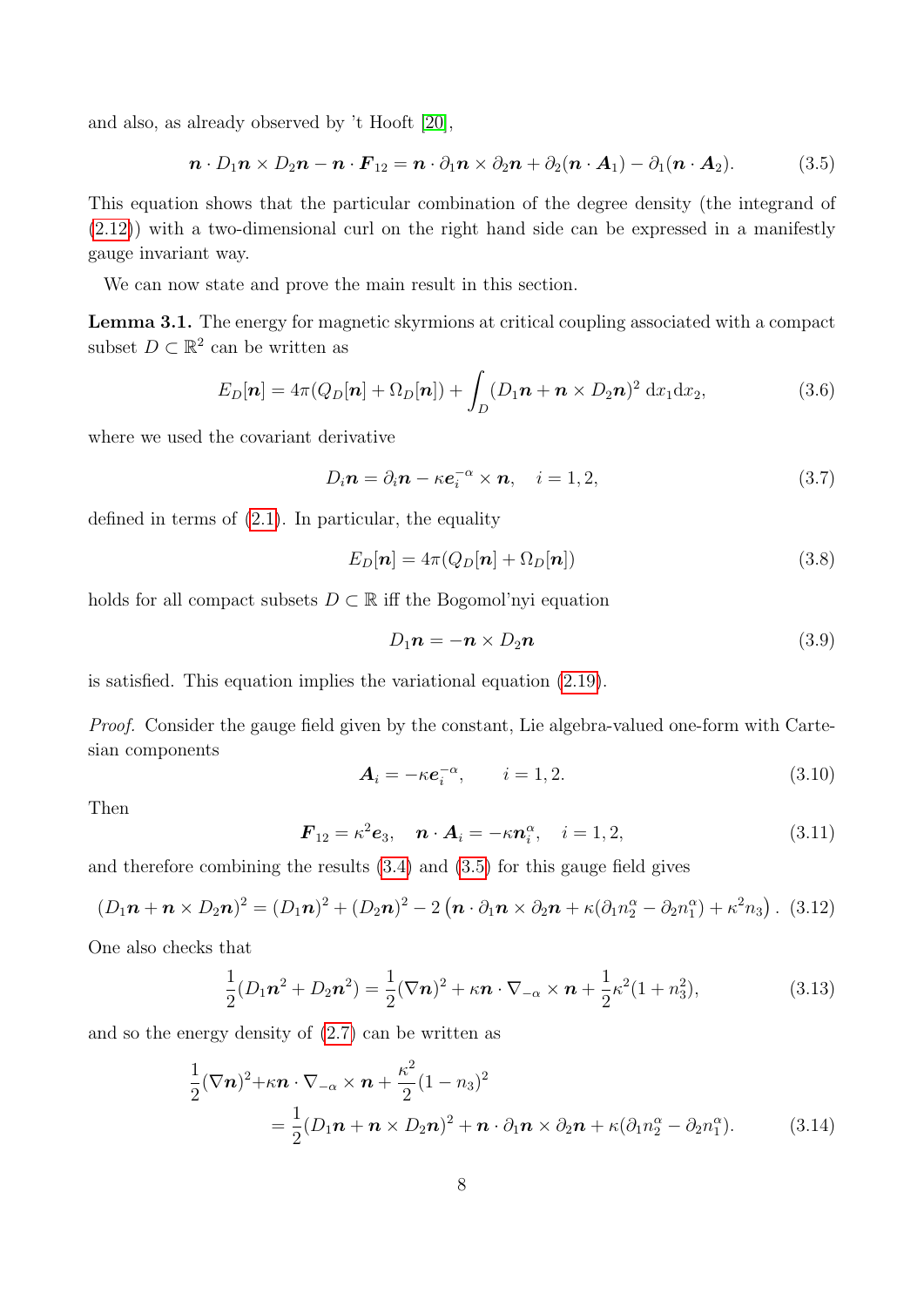Integrating and using the definitions  $(2.15)$ , we deduce that the energy associated with a compact subset  $D \subset R^2$  can be written as claimed in [\(3.6\)](#page-7-1). The equality [\(3.8\)](#page-7-2) holds for all  $D \subset \mathbb{R}^2$ iff

<span id="page-8-0"></span>
$$
D_1\mathbf{n} = -\mathbf{n} \times D_2\mathbf{n} \Leftrightarrow D_2\mathbf{n} = \mathbf{n} \times D_1\mathbf{n}, \qquad (3.15)
$$

where the equivalence follows by applying  $n \times$ .

Showing that the equation [\(3.15\)](#page-8-0) implies the variational equation is a lengthy but standard calculation. We indicate the main steps. Spelling out the Bogomol'nyi equation, we have

$$
\partial_1 \mathbf{n} = -\mathbf{n} \times \partial_2 \mathbf{n} + \kappa (\mathbf{e}_1^{-\alpha} \times \mathbf{n} + \mathbf{n} \times (\mathbf{e}_2^{-\alpha} \times \mathbf{n})),
$$
  
\n
$$
\partial_2 \mathbf{n} = \mathbf{n} \times \partial_1 \mathbf{n} + \kappa (\mathbf{e}_2^{-\alpha} \times \mathbf{n} - \mathbf{n} \times (\mathbf{e}_1^{-\alpha} \times \mathbf{n})).
$$
\n(3.16)

Therefore

$$
\partial_1^2 \mathbf{n} + \partial_2^2 \mathbf{n} = 2\partial_2 \mathbf{n} \times \partial_1 \mathbf{n} + \kappa (\mathbf{e}_1^{-\alpha} \times \partial_1 \mathbf{n} + \mathbf{e}_2^{-\alpha} \times \partial_2 \mathbf{n}) + \kappa (\partial_1 \mathbf{n} \times (\mathbf{e}_2^{-\alpha} \times \mathbf{n}) + \mathbf{n} \times (\mathbf{e}_2^{-\alpha} \times \partial_1 \mathbf{n}) - \partial_2 \mathbf{n} \times (\mathbf{e}_1^{-\alpha} \times \mathbf{n})) - \mathbf{n} \times (\mathbf{e}_1^{-\alpha} \times \partial_2 \mathbf{n}).
$$
 (3.17)

Taking a cross product with  $n$  and noting

$$
\boldsymbol{n} \times (\boldsymbol{e}_i^{-\alpha} \times \partial_j \boldsymbol{n}) = -n_i^{\alpha} \partial_j \boldsymbol{n}, \qquad (3.18)
$$

we arrive at

$$
\boldsymbol{n} \times \Delta \boldsymbol{n} = -\kappa (n_1^{\alpha} \partial_1 + n_2^{\alpha} \partial_2) \boldsymbol{n} + \kappa (n_1^{\alpha} \boldsymbol{n} \times \partial_2 \boldsymbol{n} - n_2^{\alpha} \boldsymbol{n} \times \partial_1 \boldsymbol{n}). \qquad (3.19)
$$

Now we use the Bogomol'nyi equation again in the last term to conclude that

$$
\kappa(n_1^{\alpha} \mathbf{n} \times \partial_2 \mathbf{n} - n_2^{\alpha} \mathbf{n} \times \partial_1 \mathbf{n}) = -\kappa(n_1^{\alpha} \partial_1 + n_2^{\alpha} \partial_2) \mathbf{n} + \kappa^2 (1 - n_3) \mathbf{e}_3 \times \mathbf{n}.
$$
 (3.20)

Therefore

$$
\mathbf{n} \times \Delta \mathbf{n} = -2\kappa (n_1^{\alpha} \partial_1 + n_2^{\alpha} \partial_2) \mathbf{n} + \kappa^2 (1 - n_3) \mathbf{e}_3 \times \mathbf{n}, \tag{3.21}
$$

which is the equation  $(2.19)$  obtained by variation.

As often in the  $O(3)$  sigma model or its gauged versions, the Bogomol'nyi equations are best studied in complex, stereographic coordinates. We do this in the next section.

### 4 Magnetic skyrmions in complex coordinates

### 4.1 The Bogomol'nyi equation in stereographic coordinates

We use stereographic coordinates on the sphere defined by projection from the south pole. With the abbreviation

$$
\nu = n_1 + i n_2,\tag{4.1}
$$

 $\Box$ 

our stereographic coordinate is

$$
w = \frac{\nu}{1 + n_3}.\tag{4.2}
$$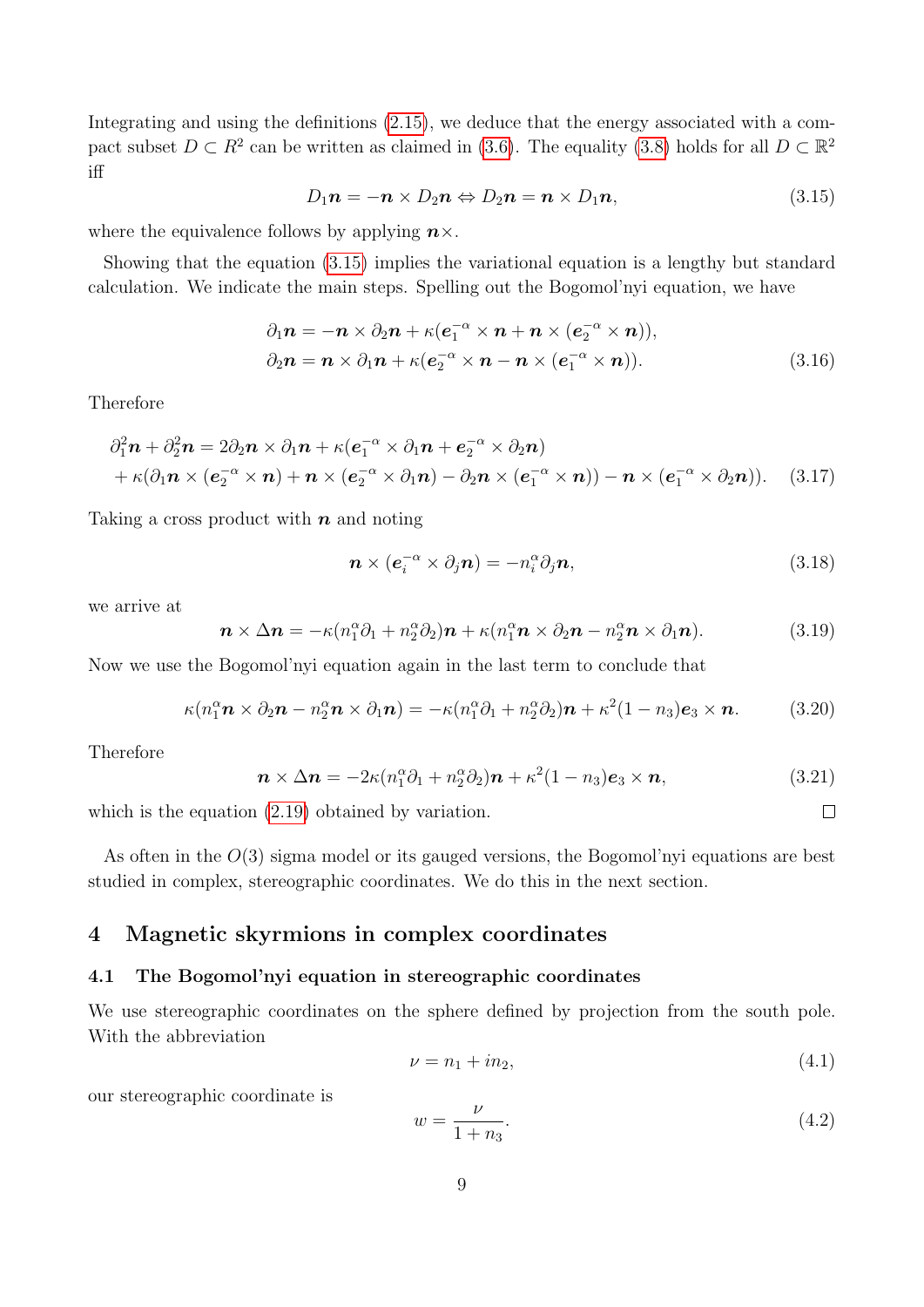When the magnetisation tends to the minimum of the potential term,  $\mathbf{n} \to (0,0,1)^t$ , then  $w \to 0$ . This makes w a natural choice of coordinate, but in describing our solutions we also need

<span id="page-9-0"></span>
$$
v = \frac{1}{w}.\tag{4.3}
$$

For later use we also note the inverse relation

<span id="page-9-5"></span>
$$
\nu = \frac{2w}{1+|w|^2}, \quad n_3 = \frac{1-|w|^2}{1+|w|^2}.
$$
\n(4.4)

We introduce the complex coordinate  $z = x_1 + ix_2$  in the plane, and use the standard holomorphic and anti-holomorphic derivatives

$$
\partial_z = \frac{1}{2}(\partial_1 - i\partial_2), \qquad \partial_{\bar{z}} = \frac{1}{2}(\partial_1 + i\partial_2). \tag{4.5}
$$

Observing that, with the notation [\(2.3\)](#page-2-3),  $e^{i\alpha} \nu = n_1^{\alpha} + i n_2^{\alpha}$ , the DM interaction term [\(2.4\)](#page-2-1) can be written in stereographic coordinates as

$$
\kappa \mathbf{n} \cdot \nabla_{-\alpha} \times \mathbf{n} = 2\kappa \text{Im}(e^{i\alpha}(n_3 \partial_z \nu - \nu \partial_z n_3)) = 4\kappa \text{Im}\left(e^{i\alpha}\frac{\partial_z w + w^2 \partial_z \bar{w}}{(1+|w|^2)^2}\right). \tag{4.6}
$$

The other terms in the energy functional have standard expressions in stereographic coordinates, and so the energy [\(2.7\)](#page-2-0) is

$$
E[w] = \int_{\mathbb{R}^2} \frac{2|\nabla w|^2 + 4\kappa \text{Im}(e^{i\alpha}(\partial_z w + w^2 \partial_z \bar{w})) + 2\kappa^2 |w|^4}{(1 + |w|^2)^2} dx_1 dx_2.
$$
 (4.7)

The integral [\(2.12\)](#page-3-3) defining the degree is

<span id="page-9-2"></span>
$$
Q[w] = \frac{i}{2\pi} \int_{\mathbb{R}^2} \frac{\partial_1 w \partial_2 \bar{w} - \partial_2 w \partial_1 \bar{w}}{(1+|w|^2)^2} dx_1 dx_2, \tag{4.8}
$$

while the vorticity [\(2.14\)](#page-4-3) is

<span id="page-9-1"></span>
$$
\omega = 2\kappa \text{Im}(e^{i\alpha}\partial_z \nu) = 4\kappa \text{Im}\left(e^{i\alpha}\frac{\partial_z w - w^2 \partial_z \bar{w}}{(1+|w|^2)^2}\right). \tag{4.9}
$$

The one-form  $\Theta$  can be written as

<span id="page-9-4"></span>
$$
\Theta = \kappa \text{Re}(e^{-i\alpha}\bar{\nu}\text{d}z) = \kappa \frac{2\text{Re}(e^{-i\alpha}\bar{\nu}\text{d}z)}{1+|w|^2} = \kappa \frac{2\text{Re}(e^{-i\alpha}\nu\text{d}z)}{1+|v|^2}.
$$
(4.10)

In the following we write  $E_D[w], Q_D[w]$  and  $\Omega_D[w]$  for the integrals [\(2.15\)](#page-4-2) over  $D \subset \mathbb{R}^2$  with the integrands expressed in terms of the complex field  $w$ . We can now state the main result of this paper.

**Theorem 4.1.** The energy [\(2.15\)](#page-4-2) associated with a compact subset  $D \subset \mathbb{R}^2$  can be written as

<span id="page-9-3"></span>
$$
E_D[w] = 4\pi (Q_D[w] + \Omega_D[w]) + \int_D 8 \frac{(\partial_{\bar{z}}w - \frac{i}{2}\kappa e^{i\alpha}w^2)(\partial_z\bar{w} + \frac{i}{2}\kappa e^{-i\alpha}\bar{w}^2)}{(1+|w|^2)^2} dx_1 dx_2.
$$
 (4.11)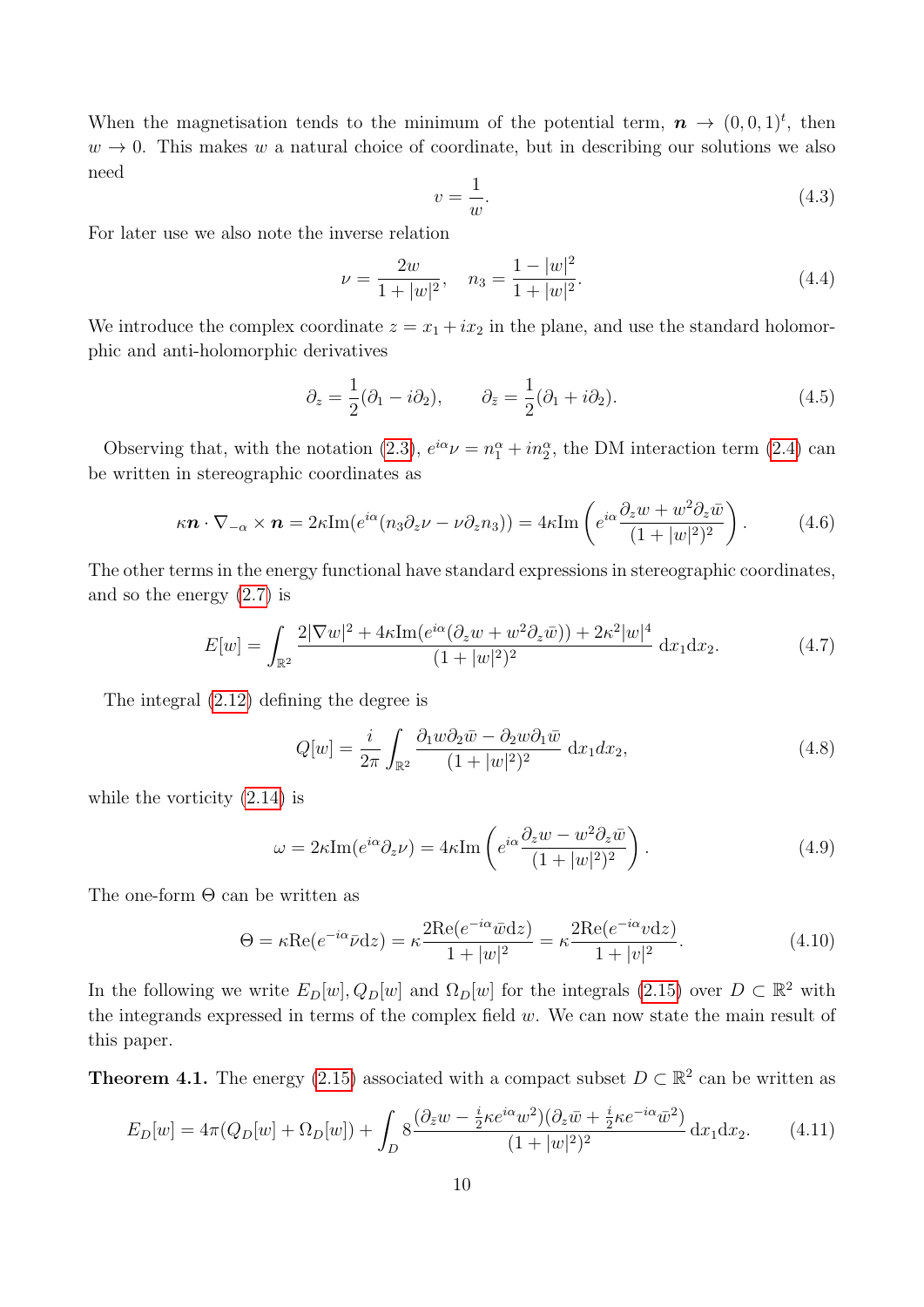The equality

<span id="page-10-0"></span>
$$
E_D[w] = 4\pi (Q_D[w] + \Omega_D[w])
$$
\n(4.12)

holds for all compact  $D \subset \mathbb{R}^2$  iff the field v defined in [\(4.3\)](#page-9-0) satisfies the Bogomol'nyi equation

<span id="page-10-1"></span>
$$
\partial_{\bar{z}}v = -\frac{i}{2}\kappa e^{i\alpha}.\tag{4.13}
$$

The general solution is

<span id="page-10-2"></span>
$$
v = -\frac{i}{2}\kappa e^{i\alpha}\bar{z} + f(z),\tag{4.14}
$$

where f is an arbitrary holomorphic map from the plane to the Riemann sphere.

Proof. Using the standard identity

$$
\partial_z \bar{w} \partial_{\bar{z}} w = \frac{1}{4} \left( |\partial_1 w|^2 + |\partial_2 w|^2 - i(\partial_1 w \partial_2 \bar{w} - \partial_2 w \partial_1 \bar{w}) \right). \tag{4.15}
$$

and the expression for the vorticity [\(4.9\)](#page-9-1) in complex coordinates, we have the following identities for the energy density

$$
\begin{split} &\frac{2|\nabla w|^2+4\kappa \text{Im}(e^{i\alpha}(\partial_z w+w^2\partial_z \bar{w}))+2\kappa^2|w|^4}{(1+|w|^2)^2}\\ &=\omega+\frac{2|\nabla w|^2+8\kappa \text{Im}(e^{i\alpha}w^2\partial_z \bar{w})+2\kappa^2|w|^4}{(1+|w|^2)^2}\\ &=\omega+2i\frac{\partial_1 w\partial_2 \bar{w}-\partial_2 w\partial_1 \bar{w}}{(1+|w|^2)^2}+\frac{8\partial_z \bar{w}\bar{\partial} w+8\kappa \text{Im}(e^{i\alpha}w^2\partial_z \bar{w})+2\kappa^2|w|^4}{(1+|w|^2)^2}\\ &=\omega+2i\frac{\partial_1 w\partial_2 \bar{w}-\partial_2 w\partial_1 \bar{w}}{(1+|w|^2)^2}+8\frac{(\partial_{\bar{z}} w-\frac{i}{2}\kappa e^{i\alpha}w^2)(\partial_z \bar{w}+\frac{i}{2}\kappa e^{-i\alpha} \bar{w}^2)}{(1+|w|^2)^2}. \end{split}
$$

Integrating and using the expression [\(4.8\)](#page-9-2) yields the claimed expression [\(4.11\)](#page-9-3) for the energy.

It follows immediately that the equality [\(4.12\)](#page-10-0) holds for all compact  $D \subset \mathbb{R}^2$  iff

$$
\partial_{\bar{z}}w = \frac{i}{2}\kappa e^{i\alpha}w^2,\tag{4.16}
$$

which is the Bogomol'nyi equation [\(3.9\)](#page-7-3) in complex coordinates. With v as defined, this is equivalent to

$$
\partial_{\bar{z}}v = -\frac{i}{2}\kappa e^{i\alpha},\tag{4.17}
$$

whose general solution is  $v = -\frac{i}{2}$  $\frac{i}{2}\kappa e^{i\alpha}\overline{z} + f(z)$ , where f is an arbitrary holomorphic function, as claimed. Since f takes values in the Riemann sphere, it is allowed to take the value  $\infty$ .  $\Box$ 

One checks that the equation [\(4.13\)](#page-10-1) is equivalent to the Bogomol'nyi equation [\(3.9\)](#page-7-3), and that it therefore implies the variational equation [\(2.19\)](#page-5-1). For later use we note that the energy density of configurations which satisfy the Bogomol'nyi equation is the vorticity plus  $4\pi$  times the integrand of the degree. This sum can be written as

<span id="page-10-3"></span>
$$
\epsilon(x_1, x_2) = 4 \frac{\partial_z w \partial_{\bar{z}} \bar{w} - \partial_{\bar{z}} w \partial_z \bar{w} + \kappa \text{Im} \left( e^{i\alpha} (\partial_z w - w^2 \partial_z \bar{w}) \right)}{(1 + |w|^2)^2}.
$$
\n(4.18)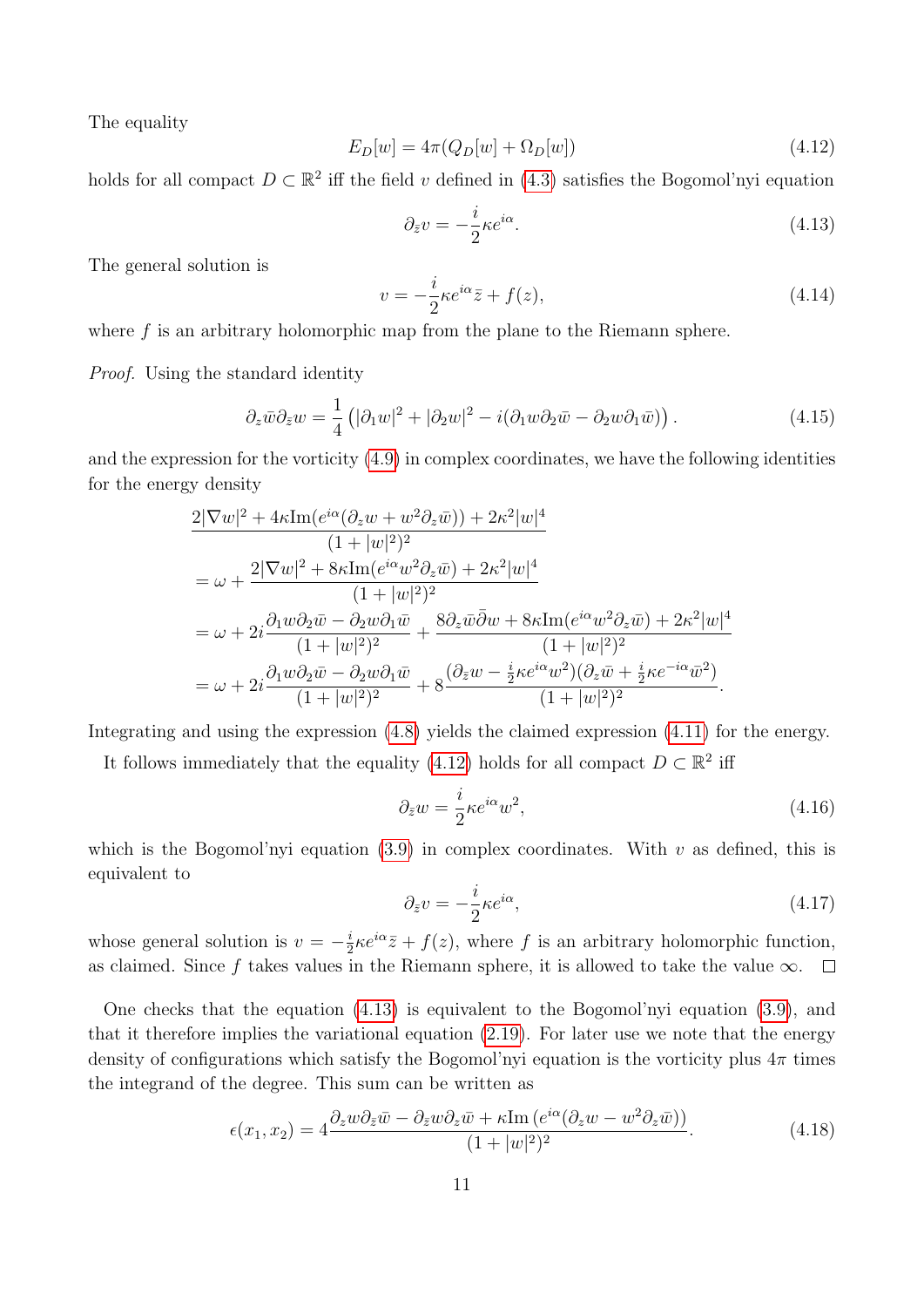#### 4.2 Degree and vorticity of magnetic skyrmions at critical coupling

Before discussing the topology of the magnetic skyrmions defined by [\(4.14\)](#page-10-2), it is worth revisiting the simpler case of the standard  $O(3)$  sigma model in the plane, defined by the Dirichlet energy functional [\[13,](#page-21-11) [5\]](#page-21-3). The requirement of finite energy in that model leads to the condition that fields tend to a constant at spatial infinity and may be extended to smooth maps  $S^2 \to S^2$ . The Bogomol'nyi equations are then equivalent to the map being either holomorphic or antiholomorphic. Considering the holomorphic case for definiteness, the energy is proportional to the degree and for this to be finite, the configuration has to be a rational map, i.e., of the form  $p(z)/q(z)$ , where p and q are polynomials of degree m and n. The topological degree of the map is simply  $\max(m, n)$  in that case.

The DM term, which is a crucial feature of all models of magnetic skyrmions, is not positive definite, and therefore the energy expression for magnetic skyrmions may be finite even for configurations which do not tend to a constant value at spatial infinity. As a result, even finite energy configurations do not necessarily extend to smooth maps  $S^2 \to S^2$  and do not necessarily have a well-defined topological degree. Moreover, it is not clear a priori if solutions of the Bogomol'nyi equation in our models have well-defined total vortex strength and total energy.

We shall now illustrate these issues for our infinite family of solutions  $(4.14)$ , and show that, for rational maps f, the combination  $4\pi(Q + \Omega^0)$  of degree and the regularised total vortex strength [\(2.18\)](#page-4-1) nonetheless always yields a positive integer multiple of  $4\pi$ .

Before we enter a general discussion, it is illuminating to consider linear examples of the form

<span id="page-11-0"></span>
$$
v = -\frac{i}{2}\kappa e^{i\alpha}(\bar{z} + Ae^{i\chi}z), \qquad A \in \mathbb{R}^{\geq 0}.
$$
 (4.19)

As we shall see, this family captures the essence of the problem of defining the degree and the total vortex strength.

The evaluation of the integral defining Q is elementary. Switching to polar coordinates according to  $z = re^{i\varphi}$ , we find, after completing the radial integration,

$$
Q[w] = \frac{1}{2\pi} \int_0^{2\pi} \frac{A^2 - 1}{1 + A^2 + 2A\cos(2\varphi + \chi)} d\varphi.
$$
 (4.20)

The evaluation of the total vortex strength is more subtle. The one-form  $\Theta$  for the field [\(4.19\)](#page-11-0) is

$$
\Theta = 4 \frac{(1 + A\cos(2\varphi + \chi))d\varphi + A\sin(2\varphi + \chi)d\ln r}{r^{-2} + (1 + A^2 + 2A\cos(2\varphi + \chi))}.
$$
\n(4.21)

When computing the total vortex strength, we need to integrate this form over a curve along which  $r$  is large. The leading term is

<span id="page-11-1"></span>
$$
\Theta \sim 4 \frac{(1 + A\cos(2\varphi + \chi))}{1 + A^2 + 2A\cos(2\varphi + \chi)} d\varphi + 4 \frac{A\sin(2\varphi + \chi)}{1 + A^2 + 2A\cos(2\varphi + \chi)} d\ln r.
$$
 (4.22)

Clearly, the integral of the term proportional to  $d\varphi$  gives the same answer for any simple curve enclosing the origin. However, the integral of the term proportional to  $A \, d \ln r$  depends on the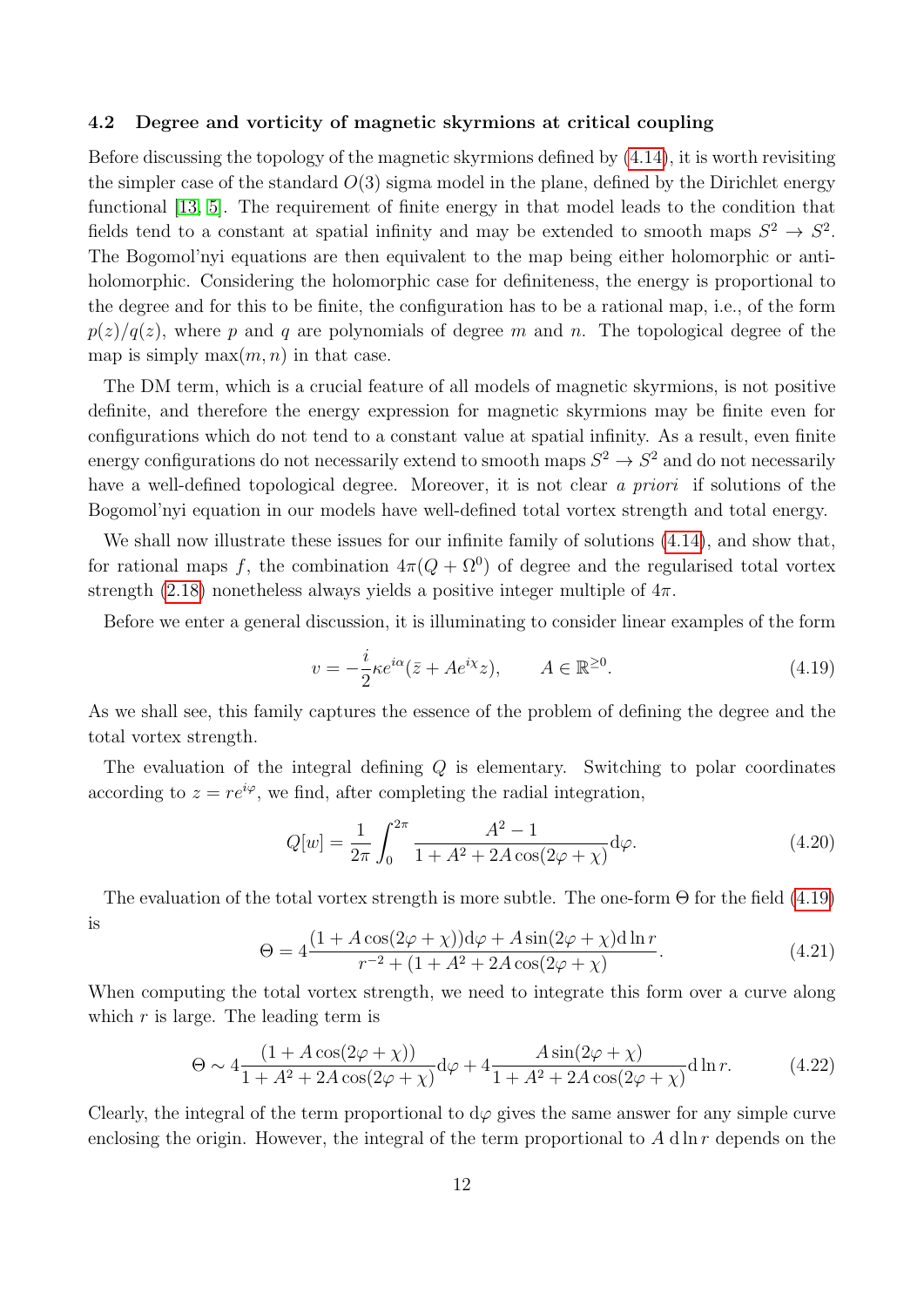curve we choose, even in the limit of large radius. One can use the  $\varphi$ -dependence to introduce arbitrary contributions by deforming the contour with an outward bulge starting at some angle  $\varphi_1$  and ending at  $\varphi_2 > \varphi_1$ . We conclude that the total vortex strength is not well-defined for configurations defined by [\(4.19\)](#page-11-0) when  $A \neq 0$ .

However, the integral of  $\Theta$  along a large circle  $C<sup>R</sup>$  centred at the origin has a well-defined limit as the radius tends to infinity, precisely because  $d \ln r$  does not contribute along such a circle. Thus, with the definition [\(2.18\)](#page-4-1)

$$
\Omega^{0}[w] = \frac{1}{2\pi} \int_{0}^{2\pi} \frac{2 + 2A\cos(2\varphi + \chi)}{1 + A^2 + 2A\cos(2\varphi + \chi)} d\varphi.
$$
\n(4.23)

It is immediate that

$$
Q[w] + \Omega^{\circ}[w] = 1,\tag{4.24}
$$

regardless of the value of A. However, the contribution from the degree and the vortex strength depends crucially on A. Since

<span id="page-12-1"></span>
$$
Q[w] = \frac{1}{2\pi} \int_0^{2\pi} \frac{A^2 - 1}{1 + A^2 + 2A\cos(2\varphi + \chi)} d\varphi = \begin{cases} 1 & \text{if } A > 1 \\ 0 & \text{if } A = 1 \\ -1 & \text{if } A < 1, \end{cases}
$$
(4.25)

and

$$
\Omega^{\circ}[w] = \frac{1}{2\pi} \int_0^{2\pi} \frac{2 + 2A\cos(2\varphi + \chi)}{1 + A^2 + 2A\cos(2\varphi + \chi)} d\varphi = \begin{cases} 0 & \text{if } A > 1 \\ 1 & \text{if } A = 1 \\ 2 & \text{if } A < 1, \end{cases}
$$
(4.26)

we see that a configuration dominated by the holomorphic part  $(A > 1)$  has degree 1 and vanishing vortex strength. A configuration dominated by the anti-holomorphic part  $(A < 1)$ has degree -1 but vortex strength 2. In the intermediate case  $A = 1$ , the degree comes out as 0 and the vortex strength contributes 1.

The deeper reason behind the 'jumping' of the degree of the map defined by [\(4.19\)](#page-11-0) lies in the extendibility of the map to one between spheres. An overall factor is irrelevant for this discussion, so we consider

$$
v = \bar{z} + Ae^{i\chi}z.\tag{4.27}
$$

Then  $w = 1/v$  has a pole when  $re^{-2i\varphi} = -Are^{i\chi}$ . This has no solution when  $A \neq 1$ , but is solved by the entire line

<span id="page-12-0"></span>
$$
\varphi = -\frac{\chi}{2} \pm \frac{\pi}{2} \tag{4.28}
$$

when  $A = 1$ . In particular, w therefore does not have a good limit for  $z \to \infty$  when  $A = 1$ : the result is infinity along the direction [\(4.28\)](#page-12-0) but zero otherwise. It therefore does not extend to a smooth map between spheres in that case. When  $A \neq 1$  one checks, by considering the map in terms of  $\zeta = 1/z$ , that w does extend to a smooth map between spheres. Our integrations confirm this analysis for  $A \neq 1$ , but also show that the combination of degree and vortex strength gives a stable result even when  $A = 1$ .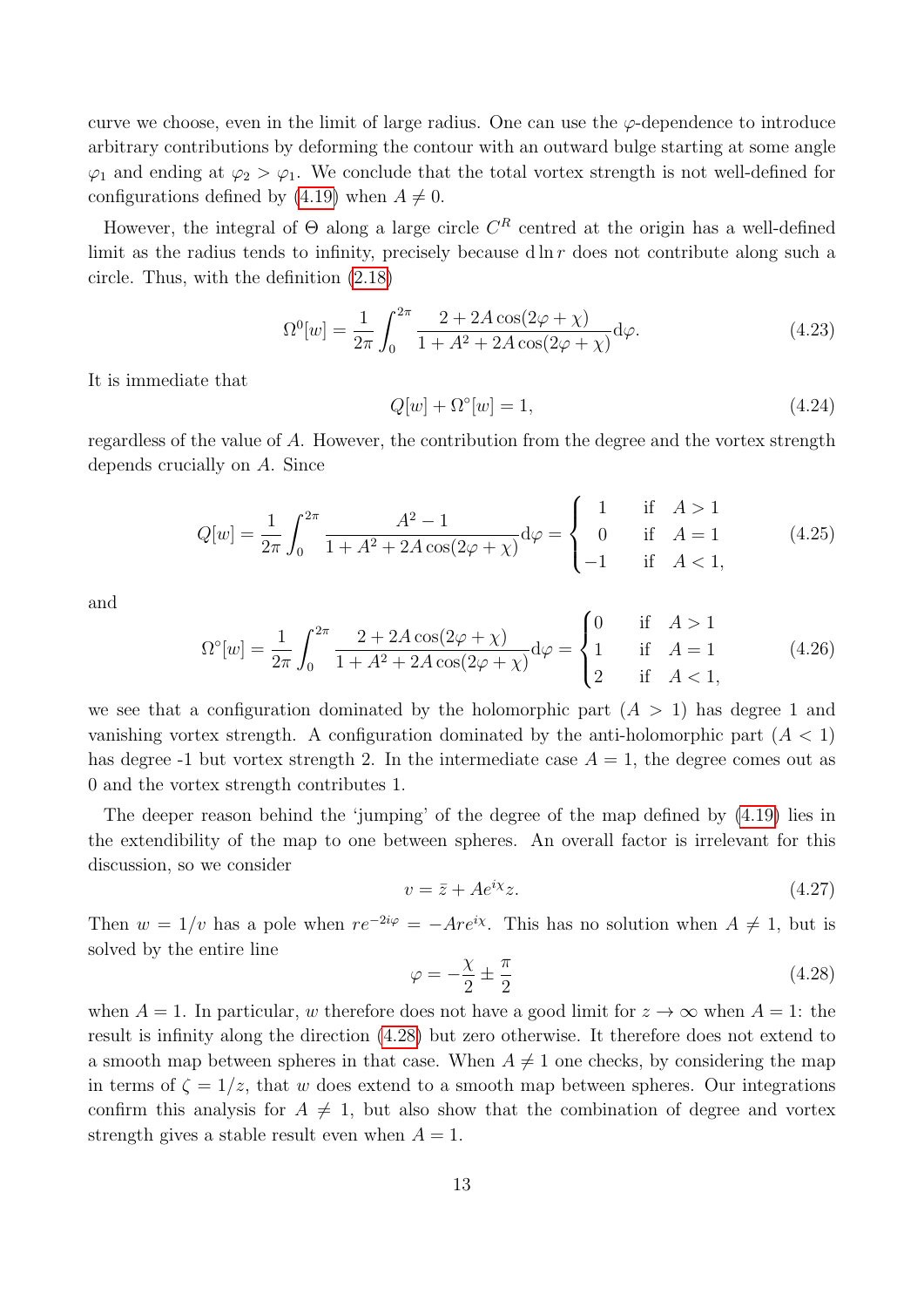Our observations about the examples [\(4.19\)](#page-11-0) generalise. In order to formulate this generalisation we define the regularised energy of a solution of the Bogomol'nyi equation as

$$
E^{\circ}[w] = 4\pi (Q[w] + \Omega^{0}[w]).
$$
\n(4.29)

**Lemma 4.2.** If p and q are polynomials in z of degree m and n and without common factor, the integral defining the total energy of the magnetic skyrmion solution determined via

<span id="page-13-0"></span>
$$
v = -\frac{i}{2}\kappa e^{i\alpha}\bar{z} + \frac{p(z)}{q(z)},\tag{4.30}
$$

is well-defined provided  $m \neq n + 1$ , i.e., provided  $p/q$  does not grow linearly for large z. The total energy is

 $E[w] = 4\pi \max(m, n+1)$  if  $m \neq n+1$ . (4.31)

When  $m = n + 1$ , the total energy is not well-defined but the regularised total energy is

$$
E^{\circ}[w] = 4\pi \, m \qquad \text{if} \quad m = n + 1. \tag{4.32}
$$

Proof. It is clear that

<span id="page-13-1"></span>
$$
f(z) = \frac{p(z)}{q(z)}\tag{4.33}
$$

is a holomorphic map to the Riemann sphere, so [\(4.30\)](#page-13-0) defines a magnetic skyrmion satisfying the Bogomol'nyi equation. Written in terms of  $v$ , the energy density [\(4.18\)](#page-10-3) is

<span id="page-13-2"></span>
$$
\epsilon(x_1, x_2) = 4 \frac{\partial_z v \partial_{\bar{z}} \bar{v} - \partial_{\bar{z}} v \partial_z \bar{v} + \kappa \text{Im} \left( e^{i\alpha} (\partial_z \bar{v} - \bar{v}^2 \partial_z v) \right)}{(1 + |v|^2)^2}.
$$
\n(4.34)

This expression shows in particular that the energy density is smooth at the poles of  $w$  (zeros of  $v$ ), so that any divergence in the energy integral must come from the behaviour at infinity. We first show that there is no divergence when  $m \neq n + 1$ .

For solutions of the form [\(4.30\)](#page-13-0) and  $m - n > 1$ , the leading term in the energy density for large r comes from

$$
4\kappa \frac{\operatorname{Im}\left(-e^{i\alpha}\bar{v}^2 \partial_z v\right)}{(1+|v|^2)^2},\tag{4.35}
$$

leading to the asymptotic formula

$$
|\epsilon(r,\varphi)| = Cr^{-(m-n+1)} + \mathcal{O}\left(r^{-(m-n+2)}\right), \quad \text{for some } C \in \mathbb{R}.\tag{4.36}
$$

This is integrable with respect to the integration measure  $r dr d\varphi$  for  $m - n > 1$ .

When  $m - n < 1$ , the leading large-r behaviour in the energy density is determined by the linear anti-holomorphic term in  $v$ , so the energy density behaves asymptotically as

$$
|\epsilon(r,\varphi)| = Cr^{-4} + \mathcal{O}(r^{-5}), \quad \text{for some } C \in \mathbb{R}.\tag{4.37}
$$

This is again integrable with respect to the integration measure  $r dr d\varphi$ .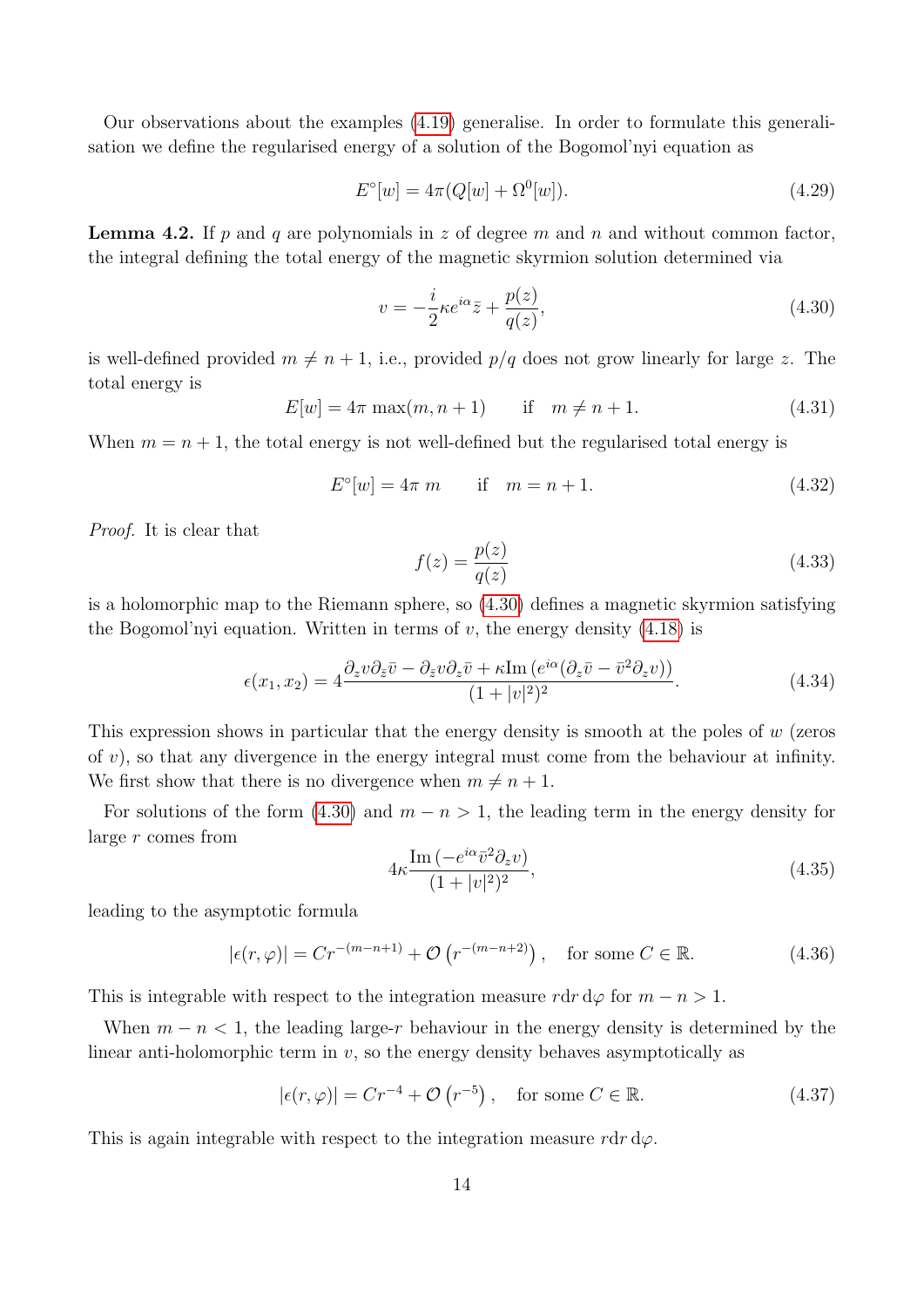Next we turn to the evaluation of the energy integral. Our calculations will also show that, for  $m = n + 1$ , the integral requires regularisation. Our strategy is as follows. For any solution of the Bogomol'nyi equation we have  $E_D[w] = 4\pi (Q_D[w] + \Omega_D[w])$  for any compact subset  $D \subset \mathbb{R}^2$ . In order to evaluate the energy integral, we turn the integral defining the degree into boundary integrals and evaluate them together with the boundary integral defining the total vortex strength. In the cases where the total energy is well-defined, we will find that the boundary contribution from infinity is independent of the choice of contour at infinity. In the case where  $p/q$  grows linearly at infinity, we evaluate the boundary contribution on a circle at infinity, leading to our result for the regularised energy.

We recall that the expression  $(2.12)$  for the degree is the integral of the pull-back of the area form on  $S^2$ , and that it can be written in terms of w and v as

$$
4\pi Q[w] = 2i \int_{\mathbb{R}^2} \frac{\mathrm{d}w \wedge \mathrm{d}\bar{w}}{(1+|w|^2)^2} = 2i \int_{\mathbb{R}^2} \frac{\mathrm{d}v \wedge \mathrm{d}\bar{v}}{(1+|v|^2)^2}.
$$
 (4.38)

Moreover, the integrand can be written as an exact form

<span id="page-14-0"></span>
$$
2i\frac{\mathrm{d}v\wedge\mathrm{d}\bar{v}}{(1+|v|^2)^2} = \mathrm{d}\left(i\frac{v\mathrm{d}\bar{v}-\bar{v}\mathrm{d}v}{1+|v|^2}\right),\tag{4.39}
$$

but the one-form in brackets is singular at the poles of  $v$ . We can make these singularities explicit as follows.

With  $f$  of the given form, we note

$$
v = \frac{g}{q}, \quad \text{with} \quad g = -\frac{i}{2}\kappa e^{i\alpha}\bar{z}q(z) + p(z). \tag{4.40}
$$

For any  $v$  of this form, one checks that

$$
i\frac{v\mathrm{d}\bar{v} - \bar{v}\mathrm{d}v}{1+|v|^2} = i\frac{g\mathrm{d}\bar{g} - \bar{g}\mathrm{d}g + q\mathrm{d}\bar{q} - \bar{q}\mathrm{d}q}{|g|^2 + |q|^2} + i(\mathrm{d}\ln q - \mathrm{d}\ln \bar{q}).\tag{4.41}
$$

The first term on the right hand side is manifestly smooth, but  $i(\text{d}\ln q - \text{d}\ln \bar{q})$  is singular at the zeros of q. Thus, picking a compact region  $D \subset \mathbb{R}^2$  which contains open neighbourhoods of the zeros of q, and denoting negatively oriented circles of radius  $\epsilon$  around each of the zeros of q (possibly repeated) by  $C_j^{\epsilon}$ ,  $j = 1, \ldots, n$ , we can write

$$
2i \int_D \frac{\mathrm{d}v \wedge \mathrm{d}\bar{v}}{(1+|v|^2)^2} = i \lim_{\epsilon \to 0} \sum_{i=1}^n \int_{C_j^{\epsilon}} (\mathrm{d}\ln q - \mathrm{d}\ln \bar{q}) + i \int_{\partial D} \frac{v \mathrm{d}\bar{v} - \bar{v} \mathrm{d}v}{1+|v|^2}
$$

$$
= 4\pi n + i \int_{\partial D} \frac{v \mathrm{d}\bar{v} - \bar{v} \mathrm{d}v}{1+|v|^2}.
$$
(4.42)

Therefore, the degree and the total vortex strength associated with the region D can be combined into

<span id="page-14-1"></span>
$$
4\pi(Q_D[w] + \Omega_D[w]) = 4\pi n + \int_{\partial D} \beta,
$$
\n(4.43)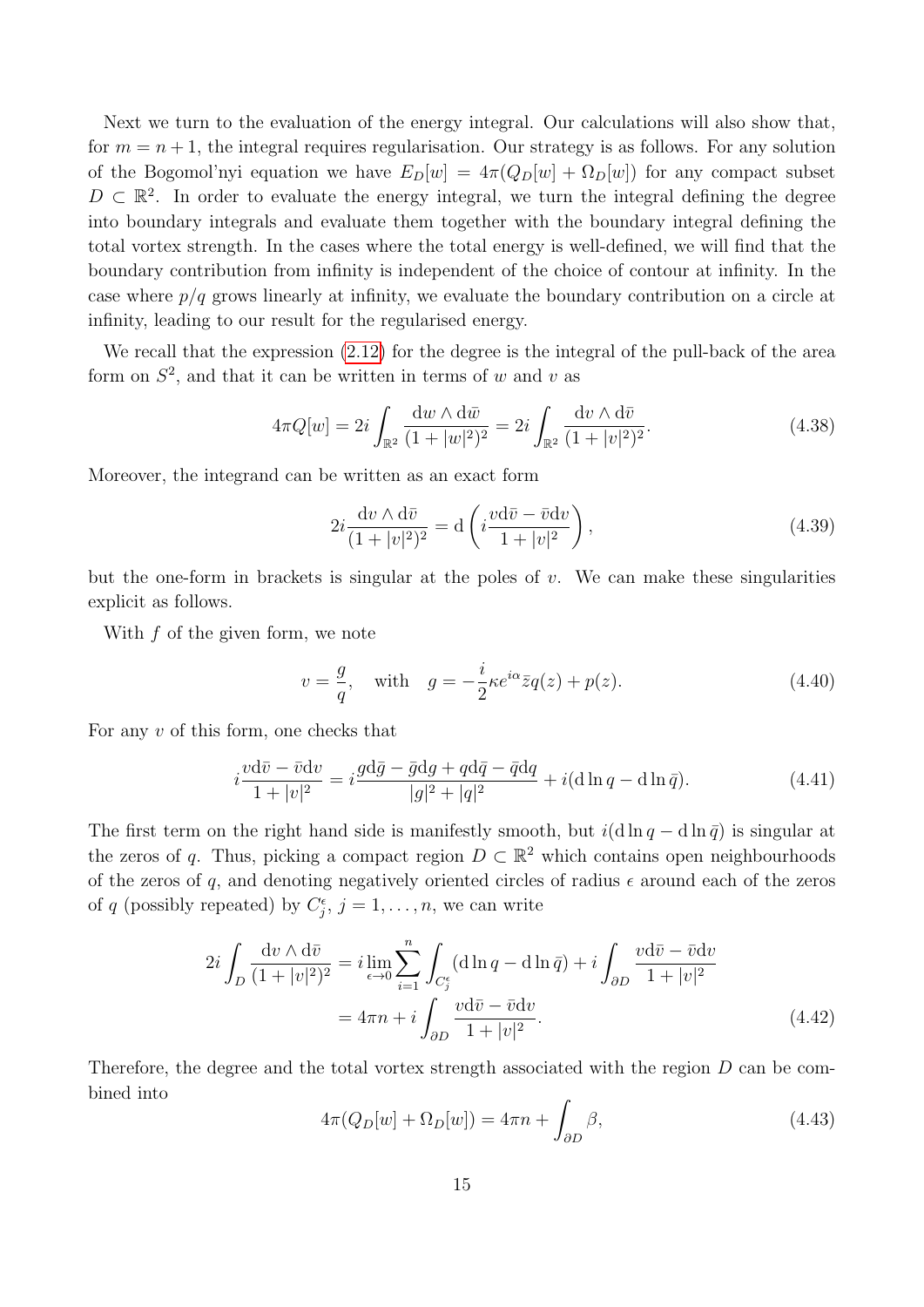where we introduced the one-form

$$
\beta = \frac{iv\mathrm{d}\bar{v} - i\bar{v}\mathrm{d}v + \kappa e^{-i\alpha}v\mathrm{d}z + \kappa e^{i\alpha}\bar{v}\mathrm{d}\bar{z}}{1 + |v|^2},\tag{4.44}
$$

which combines the one-form whose exterior derivative is the degree density [\(4.39\)](#page-14-0) with the form  $\Theta$  [\(4.10\)](#page-9-4) used in the definition of the total vortex strength.

Now, for solutions of the Bogomol'nyi equation,

$$
dv = -\frac{i}{2}\kappa e^{i\alpha}d\bar{z} + df.
$$
\n(4.45)

It follows that

$$
\beta = \frac{i v \mathrm{d} \bar{f} - i \bar{v} \mathrm{d} f + \frac{\kappa}{2} e^{-i \alpha} v \mathrm{d} z + \frac{\kappa}{2} e^{i \alpha} \bar{v} \mathrm{d} \bar{z}}{1 + |v|^2}.
$$
\n(4.46)

In order to evaluate the integral in [\(4.43\)](#page-14-1) and its limit, we distinguish cases.

(i)  $m > n+1$ . In this case the leading term in v for large r is  $az^{m-n}$  for some complex number a, and the leading term for f is also  $az^{m-n}$ . Inserting these, we find

$$
\beta \sim i(m - n)(\mathrm{d}\ln \bar{z} - \mathrm{d}\ln z) = 2(m - n)\mathrm{d}\varphi. \tag{4.47}
$$

The integral of the asymptotic form of  $\beta$  around any simple curve enclosing the origin is  $4\pi(m - n)$ , and we conclude

$$
4\pi(Q[w] + \Omega[w]) = 4\pi(n + (m - n)) = 4\pi m \quad \text{if } m > n + 1. \tag{4.48}
$$

(ii)  $m = n + 1$ . In this case we write the leading term in f as  $-\frac{i}{2}$  $\frac{i}{2}\kappa e^{i\alpha}Ae^{i\chi}z$  for some complex number  $Ae^{ix}$ , and so that the leading terms in v for large r are  $-\frac{i}{5}$  $\frac{i}{2}\kappa e^{i\alpha}(\bar{z} + Ae^{i\chi}z)$ . Then one checks, using essentially the calculation leading to [\(4.22\)](#page-11-1), that the leading terms in  $\beta$  are

<span id="page-15-0"></span>
$$
\beta \sim 2d\varphi + 4\frac{A\sin(2\varphi + \chi)}{1 + A^2 + 2A\cos(2\varphi + \chi)} d\ln r.
$$
\n(4.49)

As already discussed in the paragraph following [\(4.22\)](#page-11-1), the presence of the term proportional to d ln r means that, for  $A \neq 0$ , the integral of  $\beta$  cannot be given a meaning independently of the curve, even in the limit of large radius. However, regularising by insisting on circular integration paths we observe

$$
\lim_{R \to \infty} \int_{C^R} \beta = 4\pi,\tag{4.50}
$$

and hence

$$
4\pi(Q[w] + \Omega^{\circ}[w]) = 4\pi(n+1) \quad \text{if } m = n+1. \tag{4.51}
$$

(iii)  $m < n+1$ . Now the leading term in v is  $-\frac{i}{2}$  $\frac{i}{2} \kappa e^{i\alpha} \bar{z}$  and the holomorphic term is subleading for large r. The integration of  $\beta$  in the large r limit is therefore a special case of the calculation in (ii), obtained by setting  $A = 0$ . This eliminates the term proportional to d ln r in [\(4.49\)](#page-15-0) and produces a limit independent of the chosen curve. We obtain

$$
4\pi(Q[w] + \Omega[w]) = 4\pi(n+1) \quad \text{if } m < n+1,\tag{4.52}
$$

which completes the proof.

 $\Box$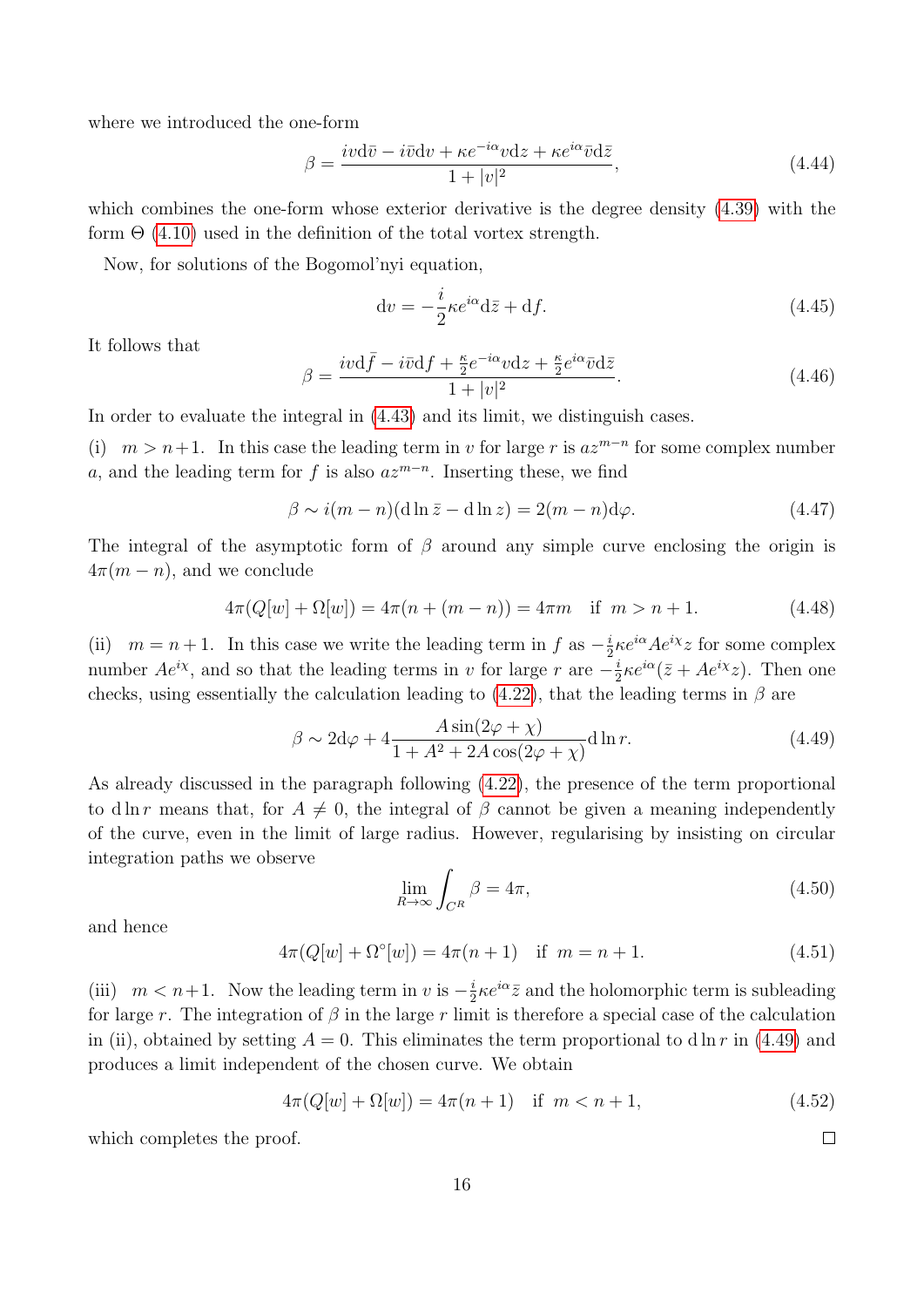For the remainder of the paper we focus on rational solutions of the form [\(4.30\)](#page-13-0) and set

<span id="page-16-2"></span>
$$
N = \max(m, n+1). \tag{4.53}
$$

A simple counting argument shows that there is a 4N (real-)dimensional moduli space of rational maps of the form [\(4.33\)](#page-13-1). For  $N = 1$  (regularised energy  $4\pi$ ), the 4-dimensional family of solutions is conveniently written as

<span id="page-16-3"></span>
$$
v_1(z) = -\frac{i}{2}\kappa e^{i\alpha} (\bar{z} + az) + b \quad a, b \in \mathbb{C}.
$$
 (4.54)

This includes the family [\(4.19\)](#page-11-0) discussed in detail in the previous section for  $b = 0$ . For  $N = 2$ (energy or regularised energy  $8\pi$ ), the 8-dimensional family of solutions can be written as

<span id="page-16-4"></span>
$$
v_2(z) = -\frac{i}{2}\kappa e^{i\alpha}\bar{z} + \frac{az^2 + bz + c}{dz + e}, \quad a, b, c, d, e \in \mathbb{C}, (a, b, c, d, e) \sim \lambda(a, b, c, d, e), \ \lambda \in \mathbb{C}^*, \ (4.55)
$$

where the equivalence relation removes the redundant simultaneous rescaling of numerator and denominator by the same non-zero complex number, and we need to require that (i) a and  $d$ do not vanish simultaneously, (ii) d and e do not vanish simultaneously and (iii) the resultant of  $(a, b, c, d, e)$  is non-vanishing to ensure that numerator and denominator do no have common factors [\[5\]](#page-21-3). We will discuss the form and energy distribution of some of these solutions in the next section.

# 5 Solutions and their energy density

The results obtained thus far add up to a simple recipe for constructing magnetisation fields  $n$  which solve the Bogomol'nyi equation (and hence the variational equation  $(2.19)$ ) out of two complex polynomials p and q. Inserting these polynomials into the expression  $(4.30)$  for the complex field v, and combining [\(4.3\)](#page-9-0) and [\(4.4\)](#page-9-5) to write the magnetisation  $\boldsymbol{n}$  as

<span id="page-16-1"></span>
$$
n_1 + in_2 = \frac{2\bar{v}}{|v|^2 + 1}, \qquad n_3 = \frac{|v|^2 - 1}{|v|^2 + 1}, \tag{5.1}
$$

we obtain solutions of the Bogomol'nyi equation [\(3.9\)](#page-7-3).

The simplest solutions are obtained when the holomorphic contribution to  $v$  vanishes, i.e., when  $f = 0$ . We use them to illustrate the translation from our coordinates into the ones conventionally used in the discussion of magnetic skyrmions in the literature. Translating  $v = -\frac{i}{2}$  $\frac{i}{2} \kappa e^{i\alpha} \bar{z}$ into the magnetisation field via [\(5.1\)](#page-16-1), and comparing with the hedgehog parametrisation [\(2.20\)](#page-5-4), we deduce

<span id="page-16-0"></span>
$$
\theta = 2 \tan^{-1} \left( \frac{2}{\kappa r} \right). \tag{5.2}
$$

This yields the Bloch skyrmion for  $\gamma = \frac{\pi}{2}$  $\frac{\pi}{2}$  (so  $\alpha = 0$ ) and the Néel skyrmion for  $\gamma = 0$  (so  $\alpha = \frac{\pi}{2}$  $\frac{\pi}{2}$  in their standard form [\[2\]](#page-21-0), but with a particularly simple profile function interpolating between  $\theta = \pi$  at  $r = 0$  and  $\theta = 0$  at  $r = \infty$ . The solutions [\(5.2\)](#page-16-0) agree with the hedgehog solutions [\(2.26\)](#page-6-1) of the variational equations when  $\mu = \kappa$ .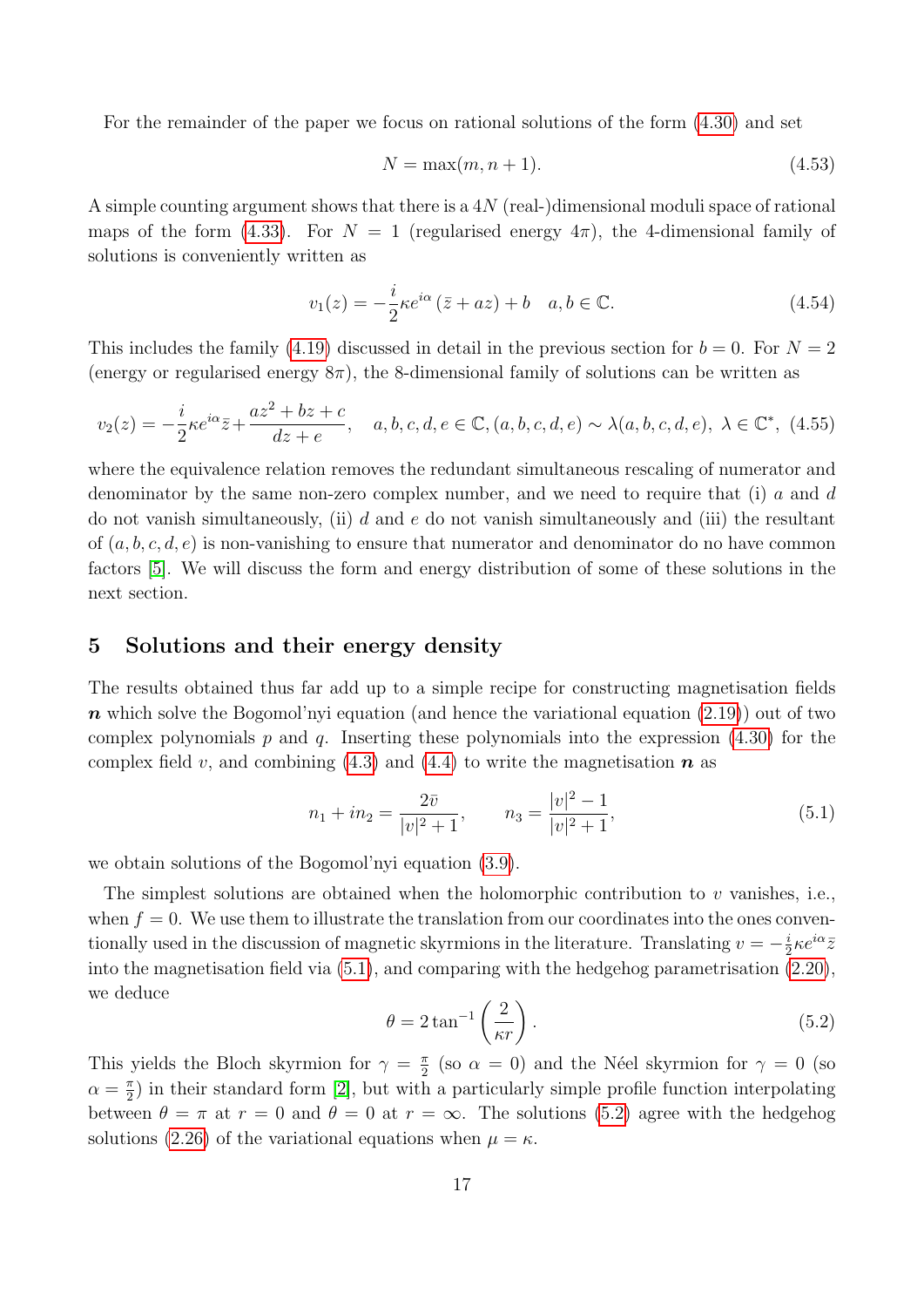For the remainder of this section we set  $\kappa = 1$ , and study some example solutions of the Bogomol'nyi equation [\(3.9\)](#page-7-3) in some detail. We adopt the convention, widely used in the magnetic skyrmion literature, to refer to configurations of negative degree (like the Bloch and Néel solutions) as skyrmions, and to the configurations of positive degree as anti-skyrmions.

We have organised our discussion according to the integer  $N$  defined in  $(4.53)$ , and begin with the  $N = 1$  family [\(4.54\)](#page-16-3). Of the four real parameters in the two complex numbers a and b, three can be understood in terms of the symmetry group of translations and rotations [\(2.9\)](#page-3-0). Rotations leave the basic skyrmion  $(a = b = 0)$  invariant, but translations generate a shift in b. For the general configuration [\(4.54\)](#page-16-3), rotations by  $\sigma$  act by mapping

$$
-\frac{i}{2}\kappa e^{i\alpha}(\bar{z}+az)+b\mapsto -\frac{i}{2}\kappa e^{i\alpha}(\bar{z}+e^{-2i\sigma}az)+e^{-i\sigma}b,\tag{5.3}
$$

so can be used to adjust the phase of a.

This action has an elementary but interesting consequence when  $b = 0$ . Since a rotation by some angle  $\sigma$  leaves the anti-holomorphic term invariant but rotates the phase of the linear holomorphic term by  $-2\sigma$ , configurations with  $a \neq 0$  and  $b = 0$  are mapped to themselves after a rotation by  $\pi$ . This clearly generalises to configurations with a homogeneous holomorphic part proportional to  $z^n$ , which are mapped to themselves after a rotation by  $2\pi/n$ .

The only parameter in the  $N = 1$  family [\(4.54\)](#page-16-3) which cannot be adjusted by a symmetry transformation is the magnitude  $|a|$  of the complex coordinate a. Varying it leads to the most interesting deformation in this family. We already know that for  $a = 0$  we have the basic hedgehog skyrmion. According to our formula [\(4.25\)](#page-12-1), we have degree −1 configurations, i.e. skyrmions, for  $|a| < 1$  and degree 1 configurations, i.e. anti-skyrmions, for  $|a| > 1$ . The interpolation between the two necessarily involves the case  $|a|=1$  where the degree is zero. As observed in the discussion after  $(4.25)$ , the stereographic coordinate w has a pole along an entire line in this case. The magnetisation takes the value  $\mathbf{n} = (0, 0, -1)^t$  and both the potential  $\frac{1}{2}(1-n_3)^2$  and the energy density [\(4.34\)](#page-13-2) are maximal along this line. We therefore call  $N = 1$  configurations with  $|a| = 1$  line defects.

To sum up, as |a| increases from zero we deform a hedgehog skyrmion through a line defect into an anti-skyrmion. In this process, the axisymmetric energy distribution of a hedgehog skyrmion is first squeezed and stretched into an elliptical shape and then into a line at  $|a| = 1$ . As  $|a|$  is increased further the energy distribution contracts again into an elliptical shape and shrinks; it never recovers the axisymmetry of the original skyrmion. In Fig. [1](#page-18-0) we illustrate our discussion by showing the magnetisation of the basic Bloch and Néel skyrmions in our model, and also the magnetisation of two anti-skyrmions in the theory with  $\alpha = 0$ .

Next we turn our attention to the family of solutions [\(4.55\)](#page-16-4) with  $N = 2$ . We have not fully explored the eight parameters in this family, of which three can again be accounted for by the symmetry operations of translation and rotation. Here, we only exhibit two interesting phenomena and fix  $\alpha = 0$  for definiteness. The first is the nonlinear superposition of skyrmions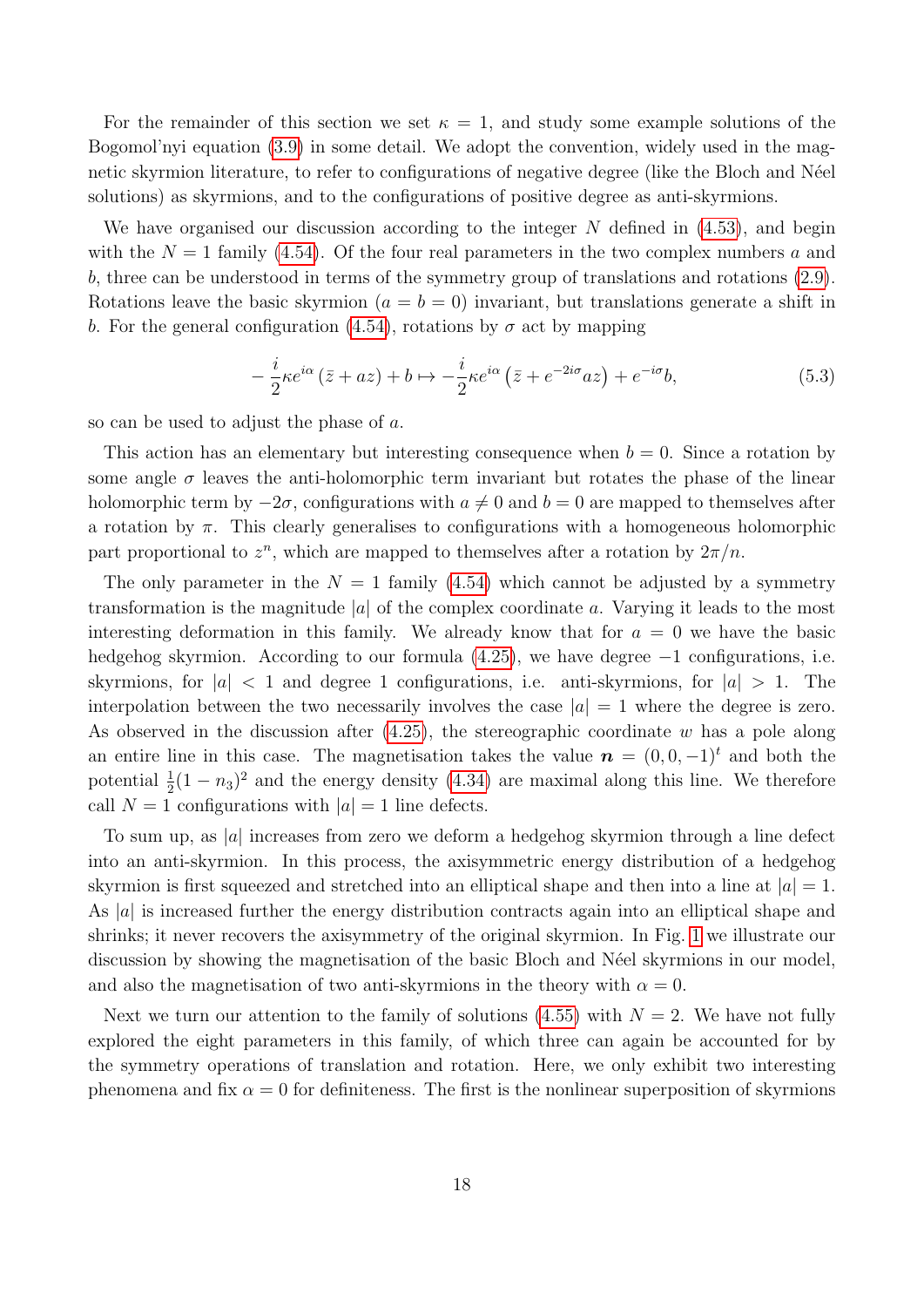<span id="page-18-0"></span>

Figure 1: Top from left to right: Bloch skyrmion  $v = -\frac{i}{2}$  $\frac{i}{2}\overline{z}$  in the theory with  $\alpha = 0$  and Néel skyrmion  $v = \frac{1}{2}$  $\frac{1}{2}\bar{z}$  in the theory with  $\alpha = \frac{\pi}{2}$  $\frac{\pi}{2}$ . Bottom: anti-skyrmions in the theory with  $\alpha = 0$ , with  $v = -\frac{i}{2}$  $\frac{i}{2}(\bar{z}+4z)$  shown on the left and  $v=-\frac{i}{2}$  $\frac{i}{2}(\bar{z}+6i\bar{z})$  on the right. Note that the magnetisation of anti-skyrmions rotates oppositely to that of the skyrmions when one traverses a positively oriented circle around the centre, where  $v = 0$  or  $\mathbf{n} = (0, 0, -1)^t$ . Note also the different scale of the anti-skyrmion plots. Size and orientation of anti-skyrmions can be adjusted via the coefficient of z.

and anti-skyrmions in this model. Configurations of the form

$$
v = -\frac{i}{2} \left( \bar{z} - \frac{z^n}{R^{n-1}} \right), \qquad R \in \mathbb{R}^{>0}, \quad n \in \mathbb{Z}^{>1}, \tag{5.4}
$$

have degree n, but the functions v have  $(n+2)$  zeros: one at the origin and  $(n+1)$  zeros at

<span id="page-18-1"></span>
$$
z_k = Re^{\frac{2\pi ki}{n+1}}, \quad k = 0, \dots, n.
$$
 (5.5)

The magnetisation takes the value  $\mathbf{n} = (0, 0, -1)^t$  at the zeros, but inspection of the winding shows that the configuration consists of a skyrmion at the origin surrounded by  $(n + 1)$  antiskyrmions at the locations [\(5.5\)](#page-18-1). The energy density [\(4.34\)](#page-13-2) is peaked at the anti-skyrmion locations. Such superpositions of solitons and anti-solitons do not solve the Bogomol'nyi equations of the pure  $O(3)$  sigma model, which require maps to be either holomorphic or antiholomorphic. In our model they are possible, essentially because the number of zeros for functions of the form [\(4.30\)](#page-13-0) can exceed the absolute value of the degree. In fact, determining the number of zeros of [\(4.30\)](#page-13-0) (and hence the number of skyrmions and anti-skyrmions counted without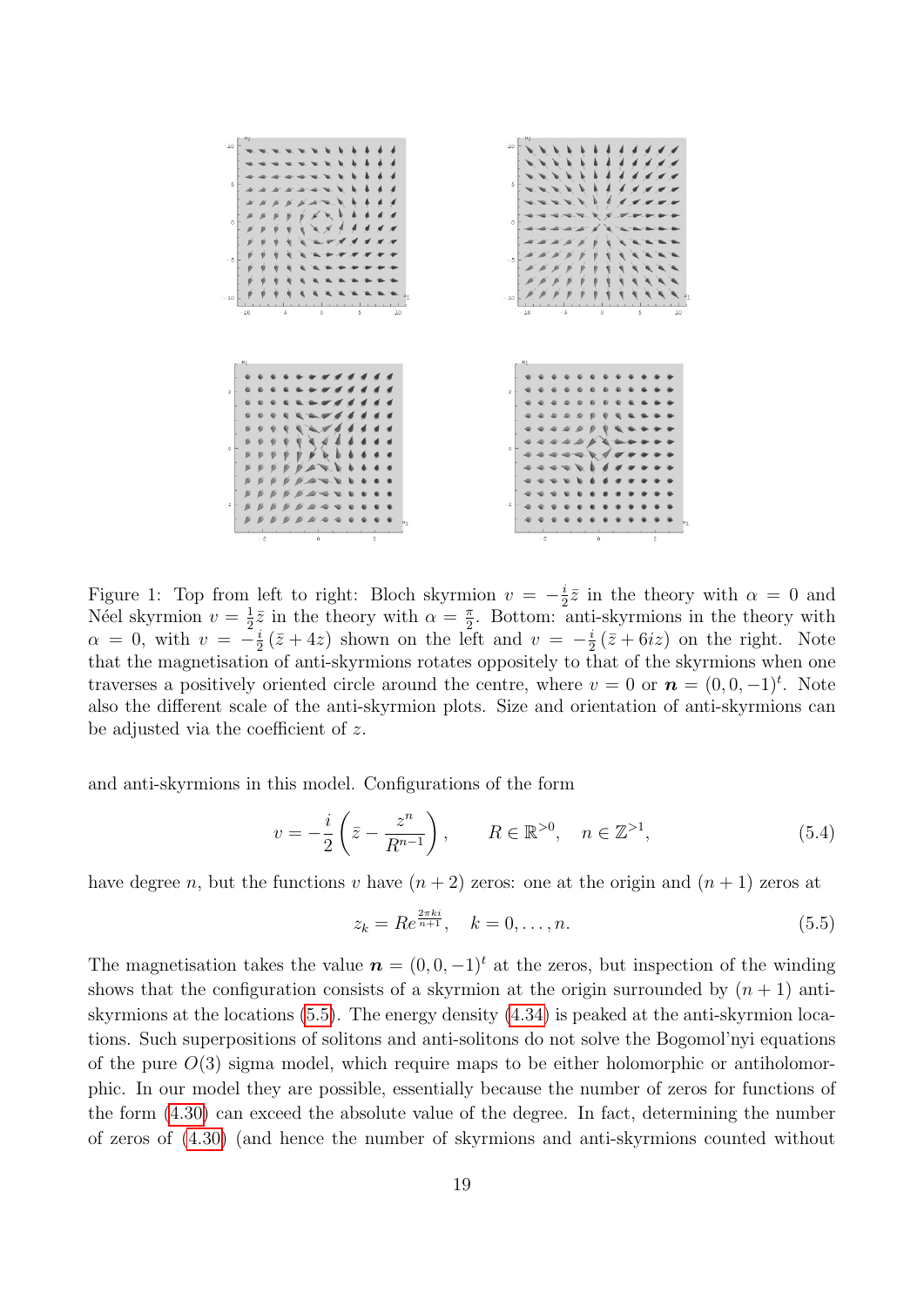sign) is an interesting mathematical problem, see [\[21\]](#page-22-5) for rigorous bounds and also [\[22,](#page-22-6) [23\]](#page-22-7) for further results and the application of this problem to gravitational lensing.

Continuing with  $\alpha = 0$ , we observe that rational solutions of the form

<span id="page-19-0"></span>
$$
v = -\frac{i}{2} \left( \bar{z} - \frac{R^2}{z} \right), \quad R \in \mathbb{R}^{>0},\tag{5.6}
$$

look like skyrmion bags [\[11\]](#page-21-9) or sacks [\[12\]](#page-21-10). These particular bags have degree  $Q = 0$ , take the vacuum value  $\mathbf{n} = (0, 0, 1)^t$  at the origin and the value  $\mathbf{n} = (0, 0, -1)^t$  on a circle of radius R centred at the origin. The energy density [\(4.34\)](#page-13-2) is maximal on this circle. The solutions [\(5.6\)](#page-19-0) are axisymmetric and an example of what is sometimes called skyrmionium in the literature. Clearly one can obtain more general bags by acting with translations on [\(5.6\)](#page-19-0). We note that the circles of zeros of functions like [\(5.6\)](#page-19-0) also play a special role in the context of gravitational lensing, where they are called Einstein rings [\[23\]](#page-22-7).

### 6 Conclusion

In this paper we introduced models for magnetic skyrmions in the plane for which an infinite family of analytical solutions can be given explicitly. In our study we concentrated on the family of magnetic skyrmions determined by a rational holomorphic function according to [\(4.30\)](#page-13-0). We showed that, with a suitable regularisation in the case of linear growth in the holomorphic function at infinity, the total energy takes the quantised values  $4\pi N$ , where N is a positive integer which combines the degree with the (possibly regularised) total vorticity of a configuration. This integer does not appear to have been studied in the literature on magnetic skyrmions, but our study suggests that it plays an important role.

We also determined the collective coordinates or moduli of the solutions for given  $N$ , and studied example configurations for low values of N. They include remarkable deformations of Bloch and Néel skyrmions into line defects and anti-skyrmions. Finally, we exhibited some of the bag and multi-anti-skyrmion configurations included in the family [\(4.30\)](#page-13-0).

Magnetic skyrmions are sometimes also called chiral skyrmions because the DM interaction breaks reflection symmetry. This is evident in our solutions through the mandatory and fixed anti-holomorphic part (of negative degree) but the optional holomorphic part (of positive degree). It is interesting and somewhat unexpected that our models allows for nonlinear superpositions of skyrmions and anti-skyrmions in static configurations. However, their roles are not symmetric. To obtain perfect mirrors of our models one would need to replace the DM interaction with the one of opposite chirality  $(2.11)$ . One checks that this would lead to a Bogomol'nyi equation which enforces a fixed holomorphic part, but allows for an arbitrary anti-holomorphic part. This is consistent with the criterion derived in [\[16\]](#page-22-0) for the preference of skyrmions over anti-skyrmions depending on the chirality.

The explicit family of solutions in our models and their chiral twins should be studied further in order to obtain a systematic understanding of the types of defects they capture. One would also like to understand how these defects relate to those observed in the various phases of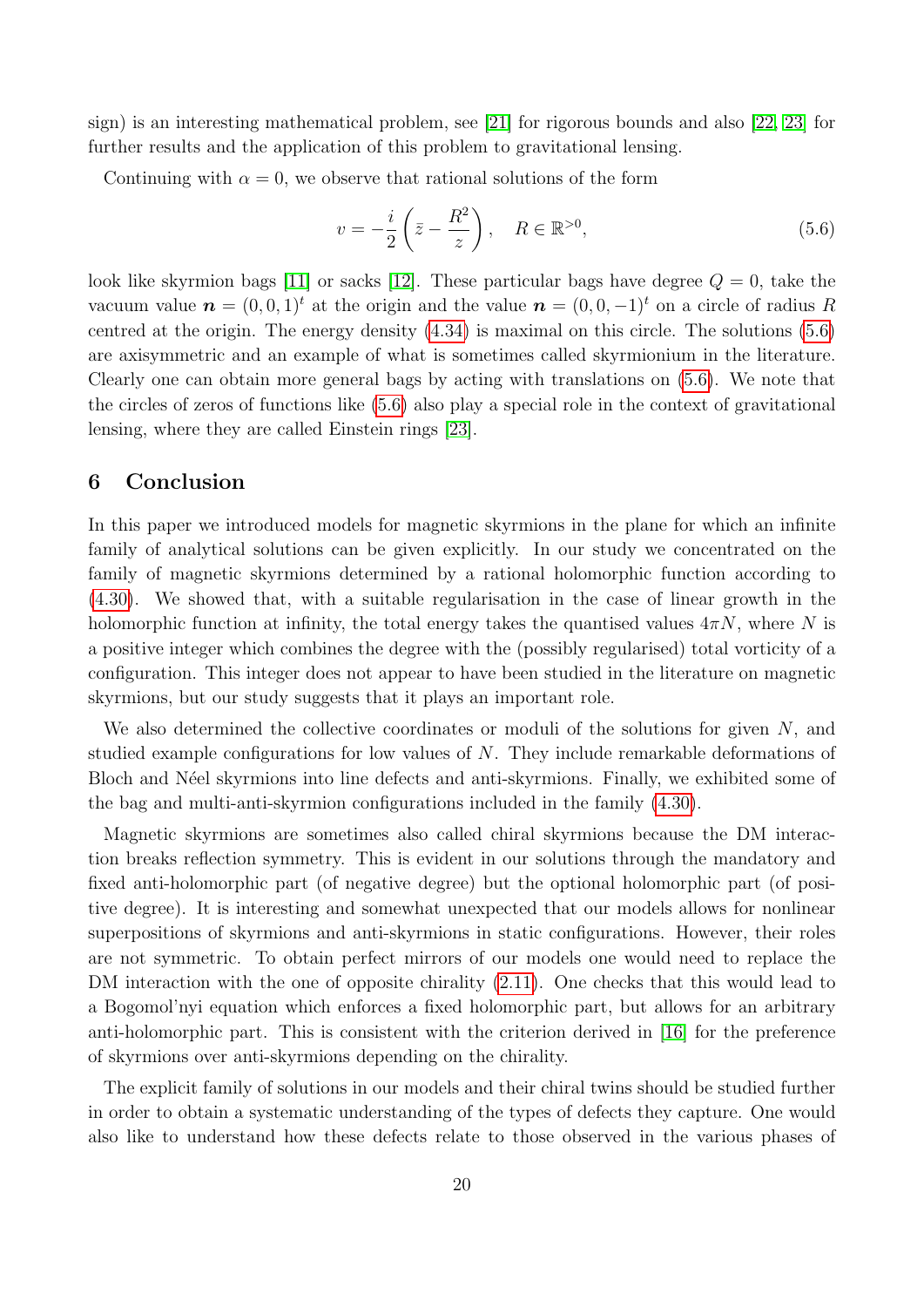generic models for magnetic skyrmions as discussed for example in [\[8\]](#page-21-6).

Mathematically, one would like to understand more precisely the class of maps from the plane to the sphere for which the integrals defining the degree, total energy and total vortex strength are well-defined. It would also be important to ascertain if the energy functional [\(2.7\)](#page-2-0) is bounded below for a suitably defined class of configurations (not just our solutions). In [\[19\]](#page-22-3) it was shown that in a closely related model with a pure Zeeman potential the total energy is bounded below by a multiple of the absolute value of the degree. In our model, the energy is potentially unbounded below unless one imposes suitable behaviour at spatial infinity.

The second order variational equation [\(2.19\)](#page-5-1) and the Bogomol'nyi equation [\(4.13\)](#page-10-1) deserve further study. One would like to know, for example, if there are other finite-energy solutions (possibly after suitable regularisation) of the variational equation, not included in our rational family [\(4.30\)](#page-13-0).

Finally, future work should include the study of time evolution and the effect of external fields on the solutions in our model.

Acknowledgements B B-S and CR acknowledge EPSRC-funded PhD studentships. BJS thanks Christof Melcher for correspondence and for pointing out reference [\[17\]](#page-22-1), and Paul Sutcliffe for helpful comments regarding the total energy of line defects in our model.

Note added While this paper was under review, research was reported in the literature which has implications for the definition of energy in our models. A modification of the energy expression for magnetic skyrmions by a boundary term already proposed for analytical reasons in [\[19\]](#page-22-3) was generalised in [\[24\]](#page-22-8) in the framework of gauged sigma models. Applied to the models discussed here, this modification amounts to subtracting the total vorticity  $\Omega_{\mathbb{R}^2}$  [\(2.15\)](#page-4-2) from our energy [\(2.7\)](#page-2-0) or, equivalently, to replacing  $\mathbf{n} \cdot \nabla_{-\alpha} \times \mathbf{n}$  by  $(\mathbf{n} - \mathbf{e}_3) \cdot \nabla_{-\alpha} \times \mathbf{n}$  in (2.7). The modification does not affect the variational equations or the Bogomol'nyi equations studied here. The modified energy has the advantage of being finite without regularisation for all rational solutions of the form [\(4.30\)](#page-13-0). In fact, for any such solution the modified energy is equal to  $4\pi Q$ , where Q is the degree, instead of the value  $4\pi N$  for our energy (after regularisation if required). On the other hand, the geometrical investigation reported in [\[25\]](#page-22-9) shows that the integer N  $(4.53)$  can be interpreted as the equivariant degree of the rational solutions  $(4.30)$ , suggesting that the energy we used here is geometrically natural. It thus appears that there is a certain tension between the energy expressions preferred from an analytical and a geometrical point of view. Further work is required to resolve this.

# <span id="page-20-0"></span>References

[1] A. N. Bogdanov and D. A. Yablonskii, Thermodynamically Stable 'Vortices' in Magnetically Ordered Crystals. The Mixed State of Magnets, Zh. Eksp. Teor. Fiz. 95 (1989) 178–182.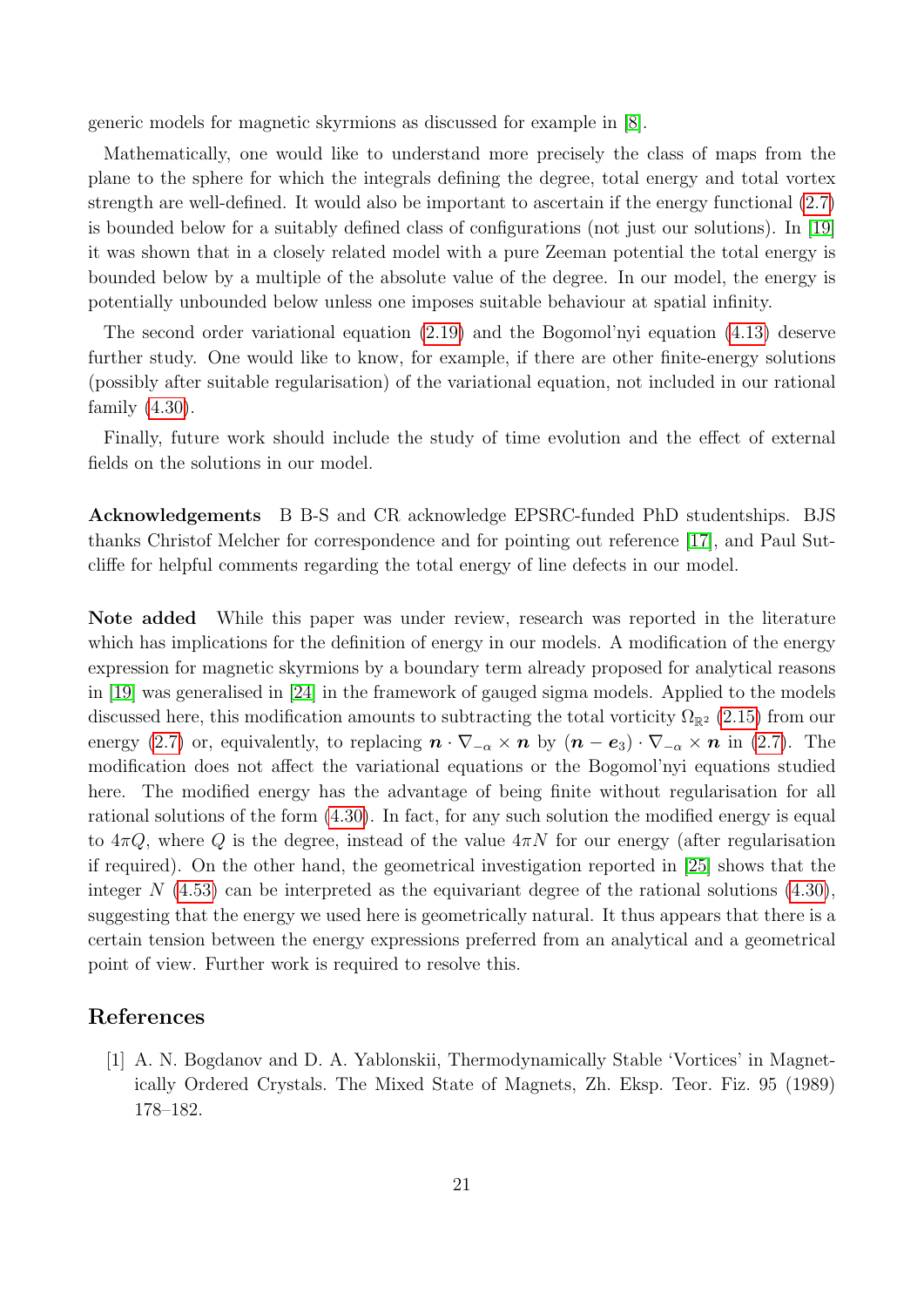- <span id="page-21-0"></span>[2] N. Nagaosa and Y. Tokura, Topological Properties and Dynamics of Magnetic Skyrmions, Nature Nanotechnology 8 (2013 ) 899–911, doi[:10.1038/NNANO.2013.243.](http://dx.doi.org/10.1038/NNANO.2013.243)
- <span id="page-21-1"></span>[3] I. Dzyaloshinskii, A Thermodynamic Theory of 'Weak' Ferromagnetism of Antiferromagnetics, J. Phys. Chem. Solids 4 (1958) 241–255, doi[:10.1016/0022-3697\(58\)90076-3.](http://dx.doi.org/10.1016/0022-3697(58)90076-3)
- <span id="page-21-2"></span>[4] T. Moriya, Anisotropic Superexchange Interaction and Weak Ferromagnetism, Phys. Rev. 120 (1960) 91–98, doi[:10.1103/PhysRev.120.91.](http://dx.doi.org/10.1103/PhysRev.120.91)
- <span id="page-21-3"></span>[5] N. S. Manton and P. M. Sutcliffe, Topological Solitons, Cambridge Monographs on Mathematical Physics, Cambridge University Press, Cambridge, 2004, doi[:10.1017/CBO9780511617034.](http://dx.doi.org/10.1017/CBO9780511617034)
- <span id="page-21-4"></span>[6] U. K. Rößler, A. N. Bogdanov and C. Pfleiderer, Spontaneous Skyrmion Ground States in Magnetic Metals, Nature 442 (2006) 797–801, doi[:10.1038/nature05056.](http://dx.doi.org/10.1038/nature05056)
- <span id="page-21-5"></span>[7] X. Z. Yu, Y. Onose, N. Kanazawa, J. H. Park, J. H. Han, Y. Matsui, N. Nagaosa and Y. Tokura, Real-Space Observation of a Two-dimensional Skyrmion Crystal, Nature 465 (2010) 901–904, doi[:10.1038/nature09124.](http://dx.doi.org/10.1038/nature09124)
- <span id="page-21-6"></span>[8] M. N. Wilson, A. B. Butenko, A N. Bogdanov and T. L. Monchesky, Chiral Skyrmions in Cubic Helimagnet Films: The Role of Uniaxial Anisotropy, Phys. Rev. B 89 (2014) 094411, doi[:10.1103/PhysRevB.89.094411.](http://dx.doi.org/10.1103/PhysRevB.89.094411)
- <span id="page-21-7"></span>[9] A. Bogdanov and A Hubert, Thermodynamically Stable Magnetic Vortex States in Magnetic Crystals, J. Magn. Magn. Mater. 138 (1994) 255–269,doi[:10.1016/0304-](http://dx.doi.org/10.1016/0304-8853(94)90046-9) [8853\(94\)90046-9.](http://dx.doi.org/10.1016/0304-8853(94)90046-9)
- <span id="page-21-8"></span>[10] A. O. Leonov and I. Kézsmárki, Asymmetric Isolated Skyrmions in Polar Magnets with Easy-plane Anisotropy, Phys. Rev. B 96 (2017) 014423,doi[:10.1103/PhysRevB.96.014423.](http://dx.doi.org/10.1103/PhysRevB.96.014423)
- <span id="page-21-9"></span>[11] D. Foster, C. Kind, P. J. Ackerman, J. S. B. Tai, M. R. Dennis and I. I. Smalyukh, Two-dimensional Skyrmion Bags in Liquid Crystals and Ferromagnets, Nature Physics 15, 655 (2019), doi[:10.1038/s41567-019-0476-x.](http://dx.doi.org/10.1038/s41567-019-0476-x)
- <span id="page-21-10"></span>[12] F. N. Rybakov and N. S. Kiselev, Chiral Magnetic Skyrmions with Arbitrary Topological Charge ('Skyrmionic Sacks'), Phys. Rev. B 99, 064437 (2019), doi[:10.1103/PhysRevB.99.064437.](http://dx.doi.org/10.1103/PhysRevB.99.064437)
- <span id="page-21-11"></span>[13] A. A. Belavin and A. M. Polyakov, Metastable States of Two-dimensional Isotropic Ferromagnets, JETP Lett. 22 (1975) 245.
- <span id="page-21-12"></span>[14] B. M. A. G. Piette, B. J. Schroers and W. J. Zakrzewski Multisolitons in a 2-dimensional Skyrme Model, Zeitschrift für Physik C  $65$  (1995) 165–174, doi[:10.1007/BF01571317.](http://dx.doi.org/10.1007/BF01571317)
- <span id="page-21-13"></span>[15] B. J. Schroers, Bogomol'nyi Solitons in a Gauged O(3) Sigma Model, Phys. Lett. B 356 (1995) 291–296, doi[:10.1016/0370-2693\(95\)00833-7.](http://dx.doi.org/10.1016/0370-2693(95)00833-7)